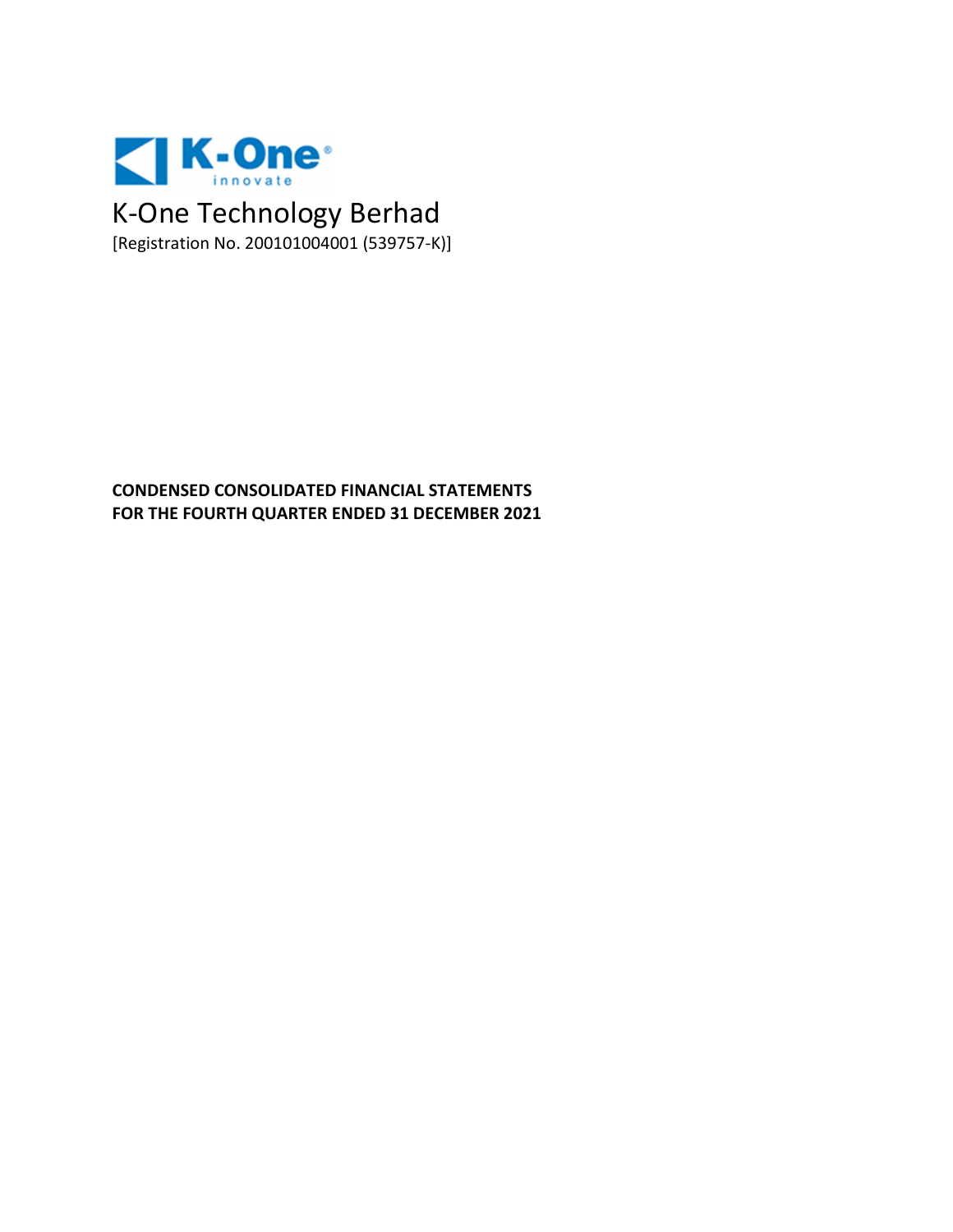#### **Condensed Consolidated Statements of Comprehensive Income For The Fourth Quarter Ended 31 December 2021**

|                            | 3 months ended |            | 12 months ended |            |
|----------------------------|----------------|------------|-----------------|------------|
| Figures in RM'000          | 31.12.2021     | 31.12.2020 | 31.12.2021      | 31.12.2020 |
|                            | Unaudited      | Unaudited  | Unaudited       | Audited    |
|                            |                |            |                 |            |
|                            |                |            |                 |            |
| Operating revenue          | 35,675         | 31,348     | 125,544         | 91,203     |
| Cost of sales              | (32,779)       | (27,348)   | (110, 300)      | (76,437)   |
| Gross profit               | 2,896          | 4,000      | 15,244          | 14,766     |
| Other income               | 64             | 17         | 960             | 841        |
| Interest income            | 185            | 184        | 724             | 972        |
| Operating expenses         | (5,880)        | (9, 556)   | (18, 697)       | (22, 583)  |
| Fair value movement on put |                |            |                 | (927)      |
| option liability           |                |            |                 |            |
| Loss before tax            | (2,735)        | (5, 355)   | (1,769)         | (6,931)    |
| Income tax expense         | (75)           | (1,233)    | (932)           | (1,442)    |
| Loss for the period        | (2,810)        | (6,588)    | (2,701)         | (8, 373)   |

#### (Loss)/ Profit attributable to:

| Owners of the Parent      | (2,810)                  | (6,588)                  | (2,701) | (8, 784) |
|---------------------------|--------------------------|--------------------------|---------|----------|
| Non-controlling interests | $\overline{\phantom{a}}$ | $\overline{\phantom{0}}$ |         |          |
|                           | (2, 810)                 | (6,588)                  | (2,701) | (8, 373) |

#### Loss per share (LPS) attributable to

owners of the Parent (sen):

| <b>Basic LPS</b>   | (0.34) | (0.84) | (0.33) | $\pm .16$ |
|--------------------|--------|--------|--------|-----------|
| <b>Diluted LPS</b> | (0.34) | (0.84) | (0.33) | .1.16     |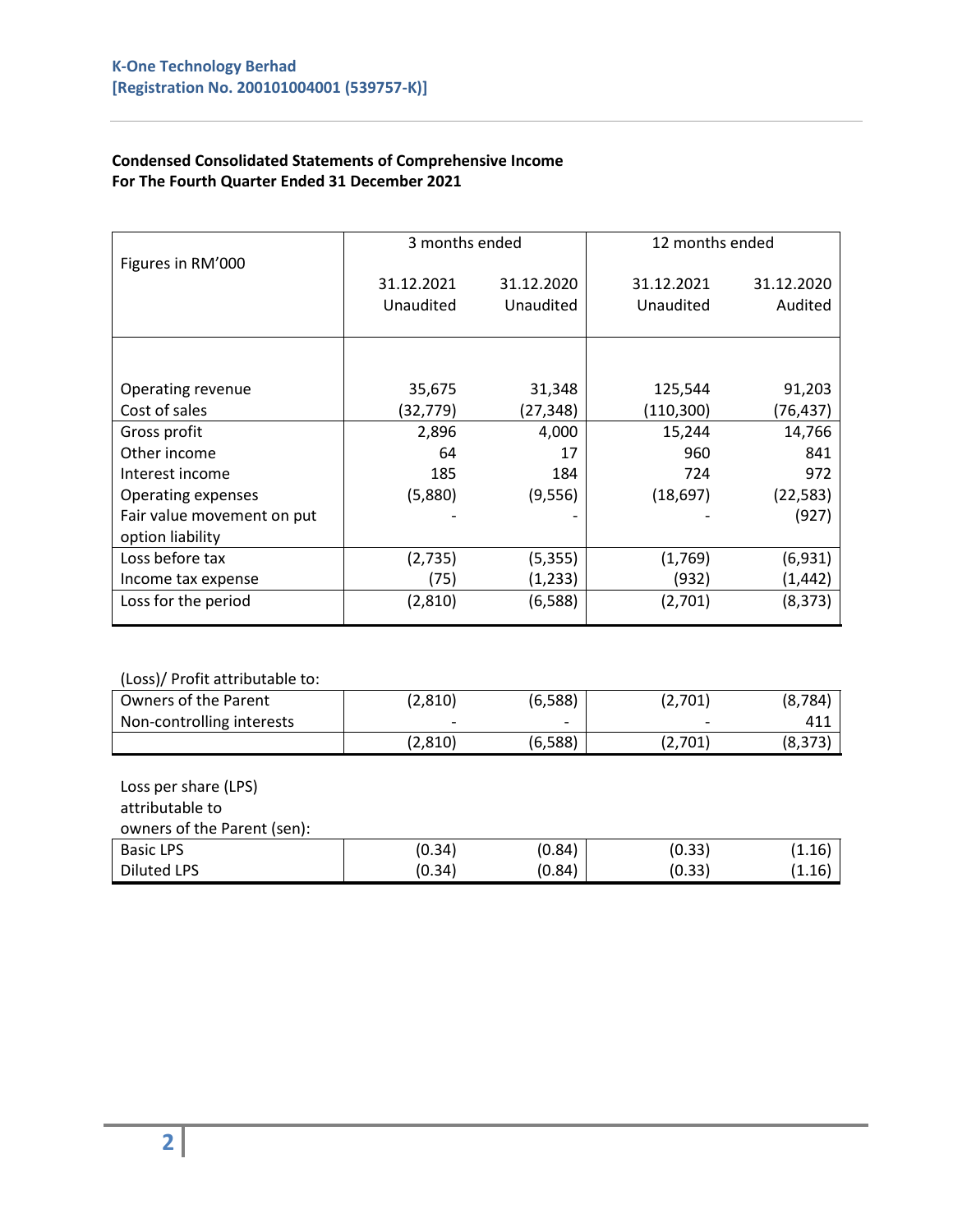# **Condensed Consolidated Statements of Comprehensive Income For The Fourth Quarter Ended 31 December 2021 (Cont'd)**

|                                                                                         | 3 months ended          |                         | 12 months ended         |                         |  |
|-----------------------------------------------------------------------------------------|-------------------------|-------------------------|-------------------------|-------------------------|--|
| Figures in RM'000                                                                       | 31.12.2021<br>Unaudited | 31.12.2020<br>Unaudited | 31.12.2021<br>Unaudited | 12.12.2020<br>Unaudited |  |
| Loss for the period<br>Items that may be subsequently<br>reclassified to profit/(loss): | (2,810)                 | (6,588)                 | (2,701)                 | (8, 373)                |  |
| Foreign currency translation                                                            | 20                      | 2                       | 5                       | (4)                     |  |
| <b>Total comprehensive loss</b>                                                         | (2,790)                 | (6,586)                 | (2,696)                 | (8, 377)                |  |

#### **Total comprehensive (loss)/ income attributable to:**

| <u>mcome attributable to:</u> |                          |                          |                          |          |
|-------------------------------|--------------------------|--------------------------|--------------------------|----------|
| Owners of the Parent          | (2,790)                  | (6, 586)                 | (2,696)                  | (8,788)  |
| Non-controlling interests     | $\overline{\phantom{0}}$ | $\overline{\phantom{0}}$ | $\overline{\phantom{0}}$ | 411      |
|                               | (2,790)                  | (6,586)                  | (2,696)                  | (8, 377) |

The above condensed consolidated statements of comprehensive income should be read in conjunction with the audited financial statements for the year ended 31 December 2020 and the accompanying explanatory notes attached to the interim financial statements.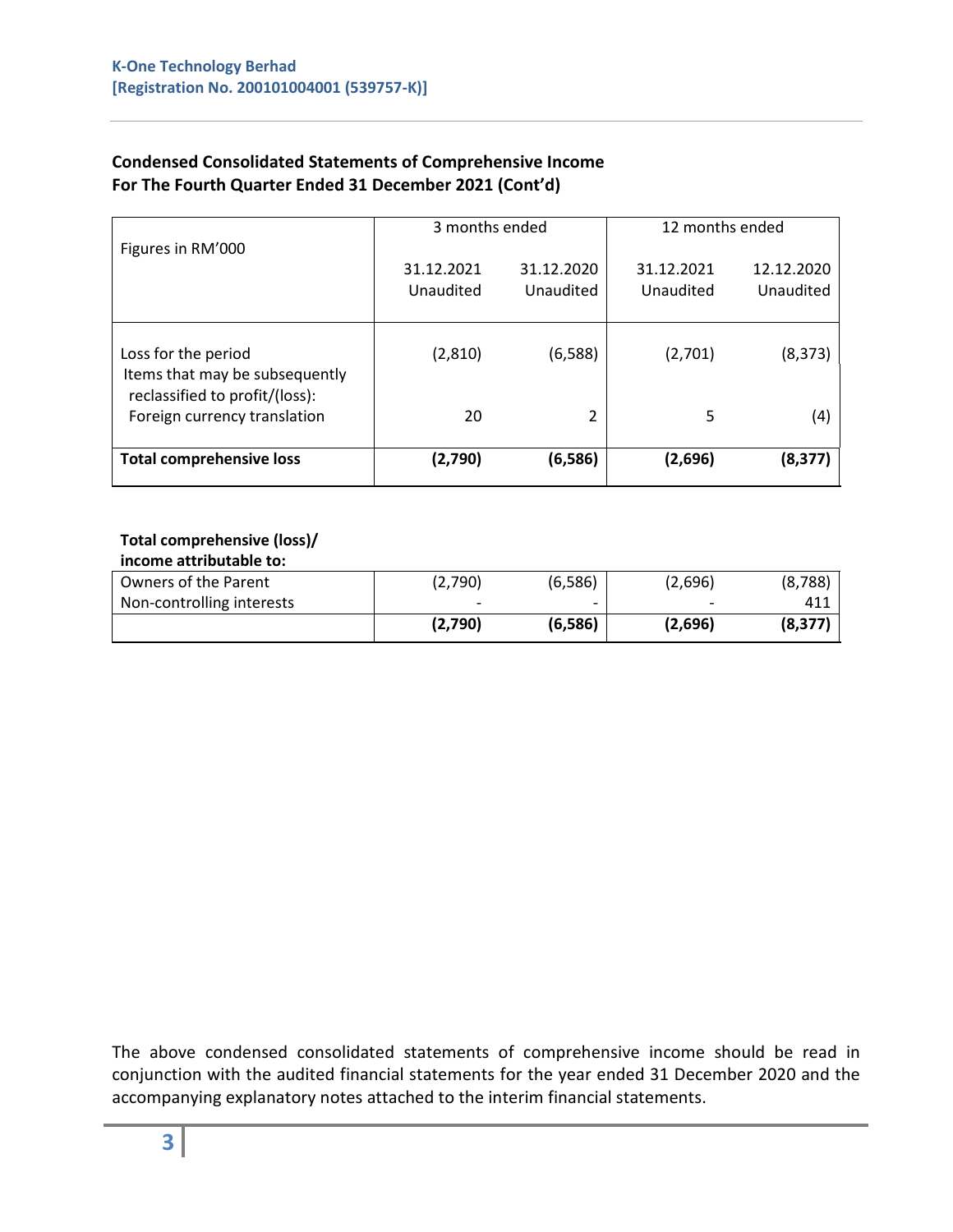# **Condensed Consolidated Statements of Financial Position As At 31 December 2021**

|                                 | Unaudited  | Audited    |
|---------------------------------|------------|------------|
| Figures in RM'000               | 31.12.2021 | 31.12.2020 |
|                                 |            |            |
| <b>ASSETS</b>                   |            |            |
|                                 |            |            |
| <b>Non-Current Assets</b>       |            |            |
| Property, plant and equipment   | 16,732     | 17,747     |
| Prepaid land lease              | 854        | 889        |
| Intangible assets               | 29         | 13         |
| Goodwill on consolidation       | 18,561     | 18,561     |
| Investment property             | 4,800      |            |
| Deferred tax assets             | 1,939      | 99         |
| Other investment                | 115        | 115        |
|                                 |            |            |
| <b>Total Non-Current Assets</b> | 43,030     | 37,424     |
|                                 |            |            |
| <b>Current Assets</b>           |            |            |
| Inventories                     | 27,668     | 19,134     |
| Trade receivables               | 27,008     | 23,189     |
| Other receivables               | 5,669      | 11,633     |
| Tax recoverable                 | 2,474      | 2,038      |
| Short term cash investments     | 16,538     | 18,651     |
| Cash and bank balances          | 29,879     | 37,204     |
| <b>Total Current Assets</b>     | 109,236    | 111,849    |
|                                 |            |            |
| <b>TOTAL ASSETS</b>             | 152,266    | 149,273    |

| <b>EQUITY AND LIABILITIES</b> |         |          |
|-------------------------------|---------|----------|
| <b>Equity</b>                 |         |          |
| Share capital                 | 122,087 | 119,786  |
| Reserves                      | 1,835   | 1,661    |
| Retained earnings             | (9,205) | (6, 504) |
|                               |         |          |
| <b>Total Equity</b>           | 114,717 | 114,943  |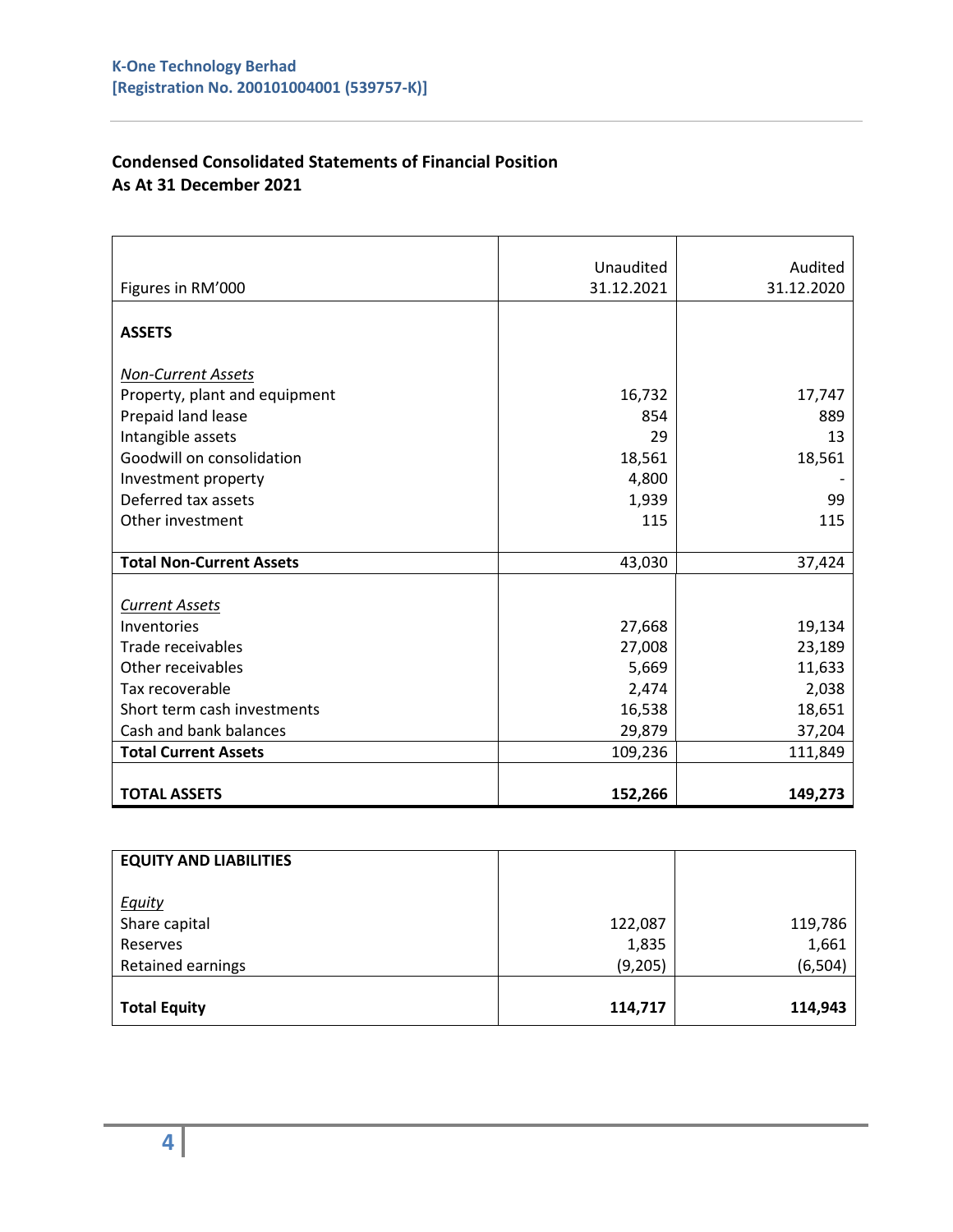# **Condensed Consolidated Statements of Financial Position As At 31 December 2021 (Cont'd)**

| Net assets per share attributable to Owners of the<br>Parent (sen) | 13.79      | 14.09      |
|--------------------------------------------------------------------|------------|------------|
| <b>TOTAL EQUITY AND LIABILITIES</b>                                | 152,266    | 149,273    |
| <b>Total Liabilities</b>                                           | 37,549     | 34,330     |
| <b>Total Current Liabilities</b>                                   | 37,153     | 34,089     |
| Tax payable                                                        | 318        | 49         |
| <b>Contract liabilities</b>                                        | 7,363      | 6,035      |
| Other payables and accruals                                        | 4,269      | 4,237      |
| Trade payables                                                     | 25,203     | 23,768     |
| <b>Current Liabilities</b>                                         |            |            |
| <b>Total Non-Current Liabilities</b>                               | 396        | 241        |
| Deferred tax liabilities                                           | 396        | 241        |
| <b>Non-Current Liabilities</b>                                     |            |            |
| <b>EQUITY AND LIABILITIES (Cont'd)</b>                             |            |            |
| Figures in RM'000                                                  | 31.12.2021 | 31.12.2020 |
|                                                                    | Unaudited  | Audited    |

The above condensed consolidated statements of financial position should be read in conjunction with the audited financial statements for the year ended 31 December 2020 and the accompanying explanatory notes attached to the interim financial statements.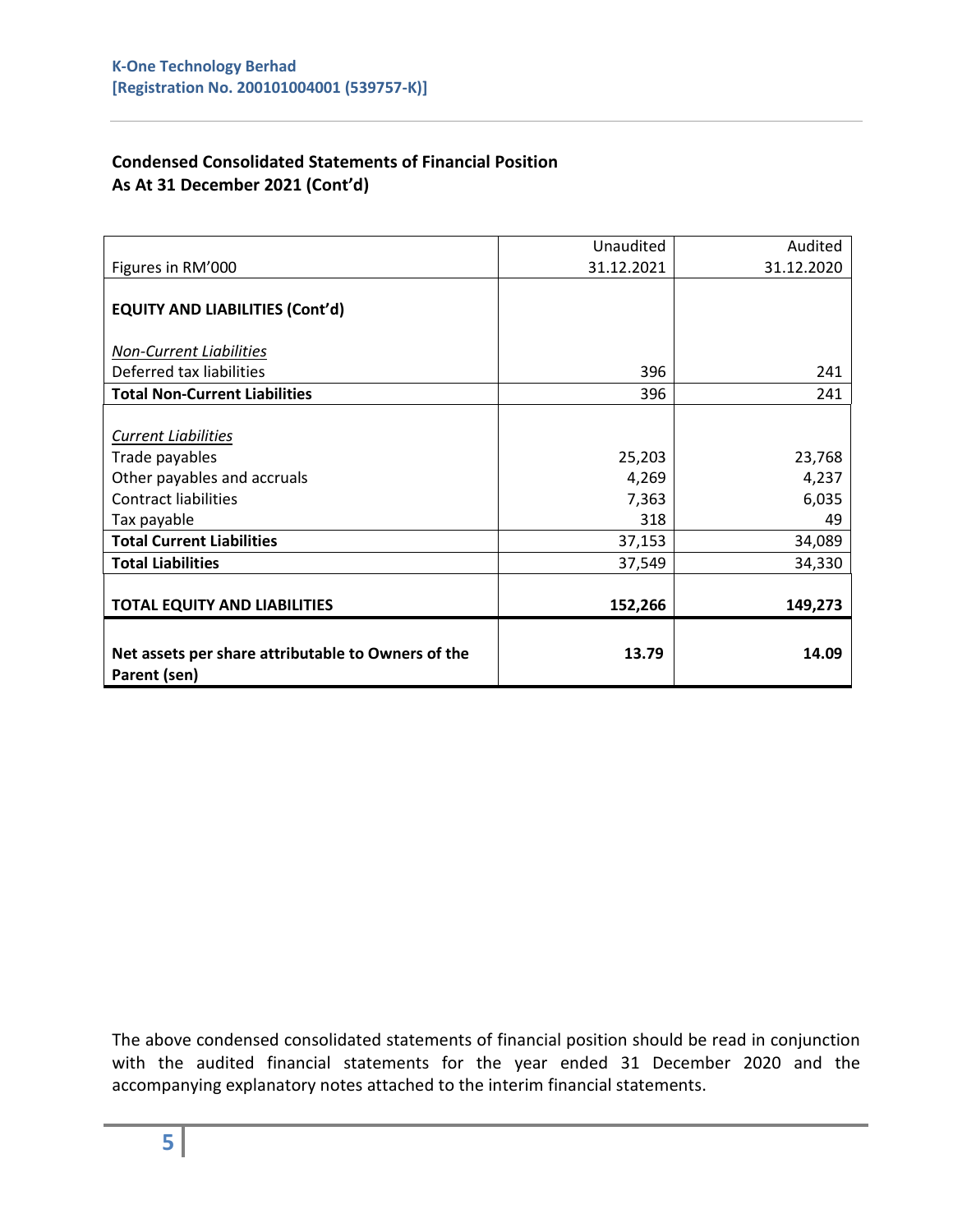# **Condensed Consolidated Statements of Changes in Equity For The Fourth Quarter Ended 31 December 2021**

|                                                                               | <b>Attributable to Owners of the Parent</b><br>← |         |                              |                          |                          | Non-<br>controlling<br>Interests | Total<br>Equity          |         |
|-------------------------------------------------------------------------------|--------------------------------------------------|---------|------------------------------|--------------------------|--------------------------|----------------------------------|--------------------------|---------|
|                                                                               |                                                  | <………    | Non-distributable<br>Foreign |                          | <b>Distributable</b>     |                                  |                          |         |
|                                                                               |                                                  | Share   | Currency                     |                          |                          |                                  |                          |         |
|                                                                               | Share                                            | Option  | Translation                  | Other                    | Retained                 |                                  |                          |         |
| Figures in RM'000                                                             | Capital                                          | Reserve | Reserve                      | Reserve                  | Earnings                 | Sub-Total                        |                          |         |
| At 1 January 2021                                                             | 119,786                                          | 1,744   | (83)                         |                          | (6, 504)                 | 114,943                          |                          | 114,943 |
| Comprehensive income                                                          |                                                  |         |                              |                          |                          |                                  |                          |         |
| Loss for the period                                                           |                                                  |         |                              |                          | (2,701)                  | (2,701)                          |                          | (2,701) |
| <b>Other comprehensive</b><br>income                                          |                                                  |         |                              |                          |                          |                                  |                          |         |
| Foreign currency<br>translation difference                                    |                                                  |         | 5                            |                          |                          | 5                                |                          | 5       |
| Total comprehensive<br>income/(loss)                                          |                                                  |         | 5                            | $\blacksquare$           | (2,701)                  | (2,696)                          |                          | (2,696) |
| <b>Transaction with owners</b><br>Issuance of ordinary shares<br>pursuant to: |                                                  |         |                              |                          |                          |                                  |                          |         |
| - Exercise of ESOS                                                            | 2,276                                            |         |                              |                          |                          | 2,276                            |                          | 2,276   |
| - Conversion of Warrant<br>2018/2021                                          | 25                                               |         |                              |                          |                          | 25                               |                          | 25      |
| Share based payment<br>under Employees' Share<br>Options Scheme ("ESOS")      |                                                  | 169     |                              |                          |                          | 169                              |                          | 169     |
|                                                                               | 2,301                                            | 169     | $\sim$                       | $\mathbf{r}$             | $\overline{\phantom{a}}$ | 2,470                            | $\overline{\phantom{a}}$ | 2,470   |
| At 31 December 2021                                                           | 122,087                                          | 1,913   | (78)                         | $\overline{\phantom{a}}$ | (9,205)                  | 114,717                          | $\blacksquare$           | 114,717 |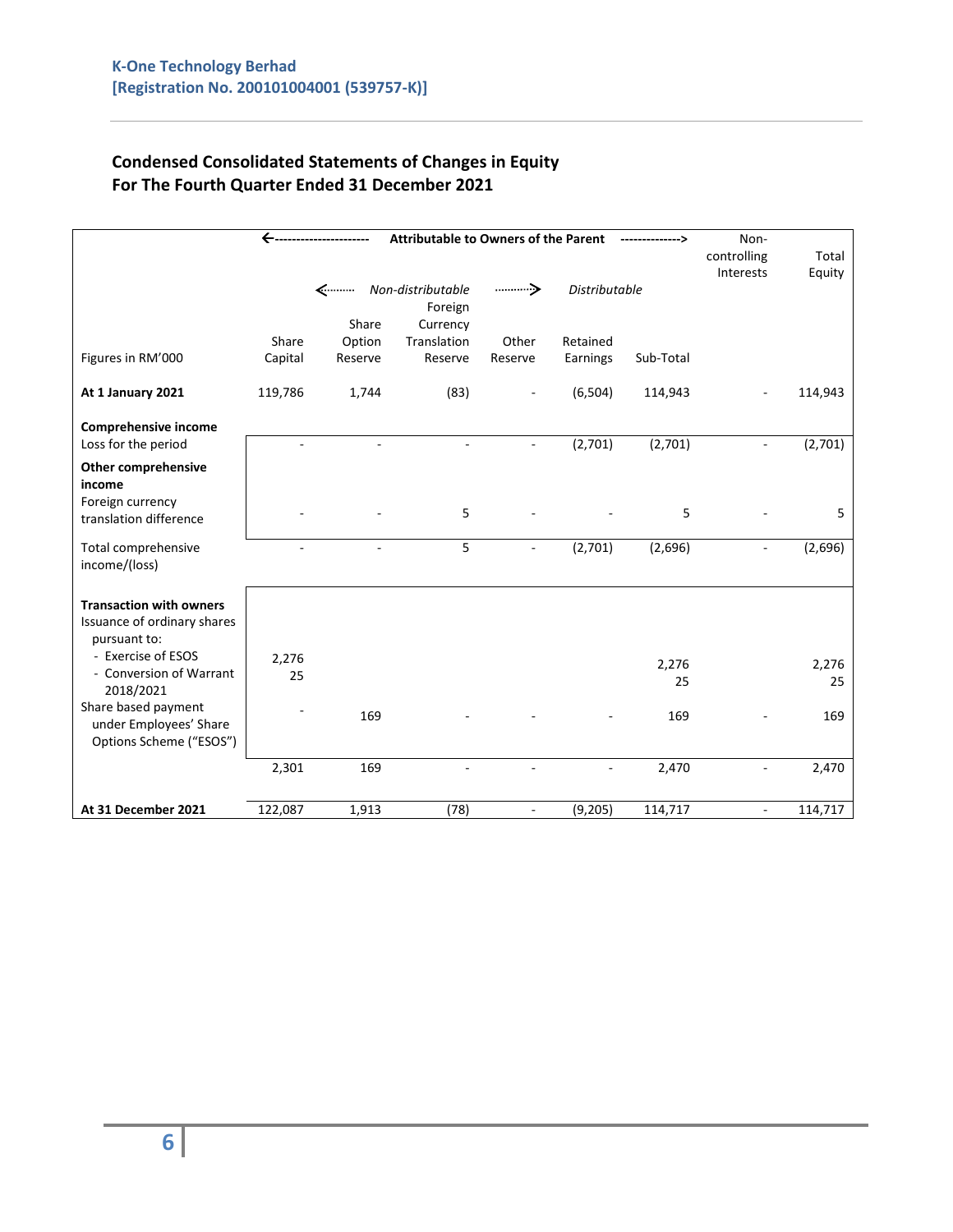# **Condensed Consolidated Statements of Changes in Equity For The Fourth Quarter Ended 31 December 2021 (Cont'd)**

|                                                                               | <b>Attributable to Owners of the Parent</b> |               |                                          |                          |                          | Non-<br>controlling | Total          |           |
|-------------------------------------------------------------------------------|---------------------------------------------|---------------|------------------------------------------|--------------------------|--------------------------|---------------------|----------------|-----------|
|                                                                               |                                             | <………<br>Share | Non-distributable<br>Foreign<br>Currency |                          | <b>Distributable</b>     |                     | Interests      | Equity    |
|                                                                               | Share                                       | Option        | Translation                              | Other                    | Retained                 |                     |                |           |
| Figures in RM'000                                                             | Capital                                     | Reserve       | Reserve                                  | Reserve                  | Earnings                 | Sub-total           |                |           |
| At 1 January 2020                                                             | 94,679                                      | 4,422         | (79)                                     | (16, 212)                | 15,146                   | 97,956              | 2,903          | 100,859   |
| Comprehensive income                                                          |                                             |               |                                          |                          |                          |                     |                |           |
| (Loss)/Profit for the period                                                  |                                             |               | $\sim$                                   |                          | (8, 784)                 | (8, 784)            | 411            | (8, 373)  |
| <b>Other comprehensive loss</b><br>Foreign currency<br>translation difference |                                             |               | (4)                                      |                          |                          | (4)                 |                | (4)       |
| Total comprehensive loss                                                      |                                             |               | (4)                                      | $\blacksquare$           | (8, 784)                 | (8, 788)            | 411            | (8, 377)  |
|                                                                               |                                             |               |                                          |                          |                          |                     |                |           |
| <b>Transaction with owners</b><br><b>Issuance of Ordinary</b>                 | 17,260                                      |               |                                          |                          |                          | 17,260              |                | 17,260    |
| <b>Shares</b><br><b>ESOS</b> granted                                          |                                             | 420           |                                          |                          | 33                       | 453                 |                | 453       |
| Elimination of put option<br>over shares held by non-<br>controlling interest |                                             |               |                                          | 16,212                   | $\overline{\phantom{a}}$ | 16,212              |                | 16,212    |
| Changes in ownership<br>interest of a subsidiary                              |                                             |               |                                          | $\overline{\phantom{a}}$ | (12,899)                 | (12, 899)           | (3, 314)       | (16, 213) |
| Exercise of Employees'<br><b>Share Options Scheme</b>                         | 7,847                                       | (3,098)       |                                          |                          |                          | 4,749               |                | 4,749     |
| ("ESOS")                                                                      | 25,107                                      | (2,678)       | $\omega$                                 | 16,212                   | (12, 866)                | 25,775              | (3, 314)       | 22,461    |
| At 31 December 2020                                                           | 119,786                                     | 1,744         | (83)                                     | $\blacksquare$           | (6, 504)                 | 114,943             | $\blacksquare$ | 114,943   |
|                                                                               |                                             |               |                                          |                          |                          |                     |                |           |

The above condensed consolidated statements of changes in equity should be read in conjunction with the audited financial statements for the year ended 31 December 2020 and the accompanying explanatory notes attached to the interim financial statements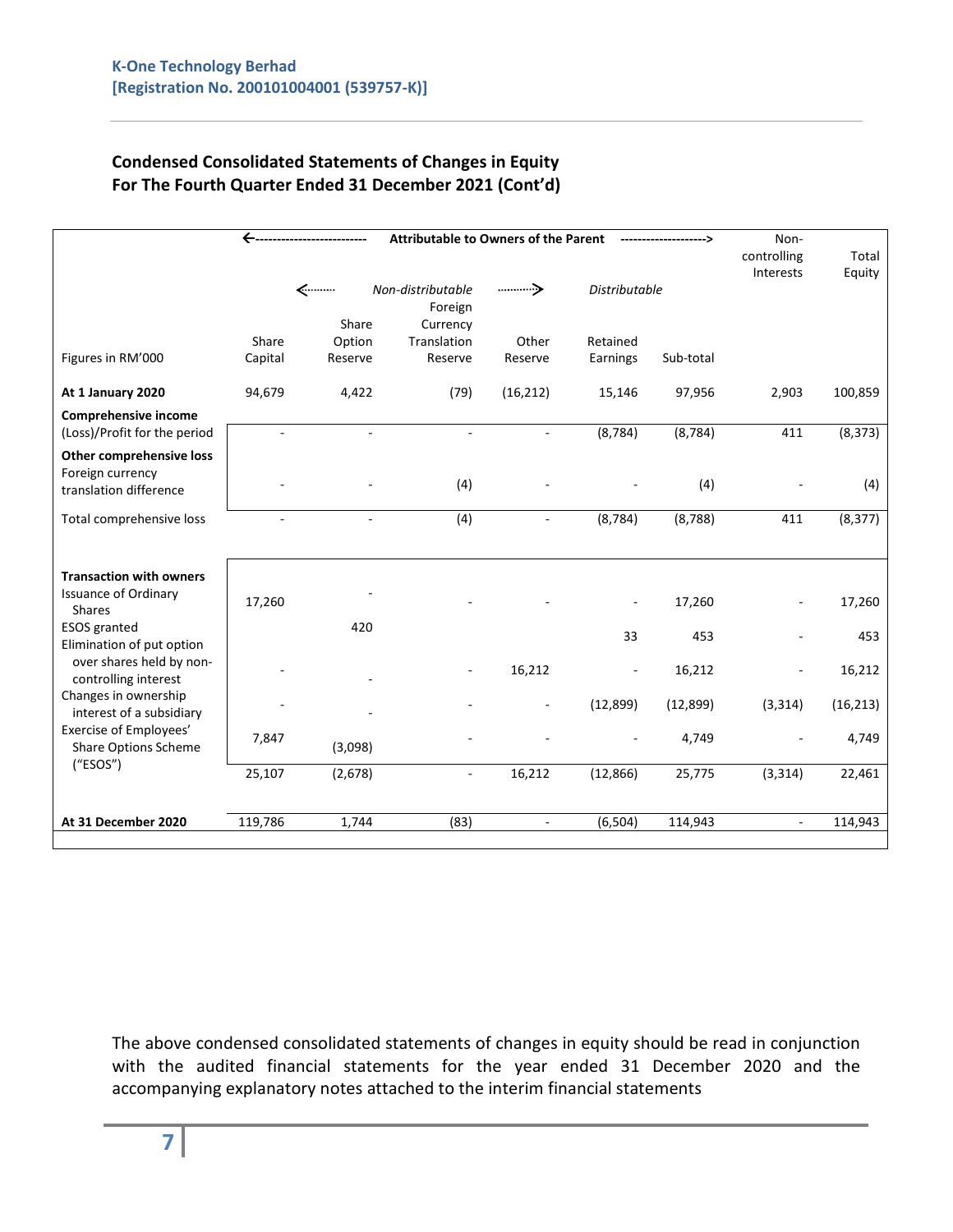# **Condensed Consolidated Statements of Cash Flows For The Fourth Quarter Ended 31 December 2021**

| Figures in RM'000                                      | 12 months ended |            |
|--------------------------------------------------------|-----------------|------------|
|                                                        | 31.12.2021      | 31.12.2020 |
| <b>CASH FLOW FROM OPERATING ACTIVITIES</b>             |                 |            |
| Loss before taxation                                   | (1,769)         | (6,932)    |
| Adjustments for:                                       |                 |            |
| Depreciation of property, plant and equipment          | 2,597           | 2,122      |
| Amortization of intangible assets                      | 5               | 30         |
| Share option granted under ESOS                        | 169             | 451        |
| Interest income                                        | (724)           | (1,057)    |
| Foreign exchange (gain)/loss - unrealized              | (207)           | 85         |
| Provision for doubtful debt on receivable pursuant to  | 830             | 4,990      |
| disposal of equity of an associate                     |                 |            |
| Impairment loss on trade receivables                   |                 | 66         |
| Fair value movement on put option liability            |                 | 927        |
| Operating profit before working capital changes        | 901             | 682        |
| Changes in working capital:                            |                 |            |
| (Increase)/Decrease in inventory                       | (8, 534)        | 1,176      |
| Increase in receivables                                | (1, 171)        | (7, 176)   |
| Increase in payables                                   | 2,795           | 10,171     |
| Net cash (used in)/generated from operations           | (6,009)         | 4,853      |
| <b>Taxation paid</b>                                   | (2,761)         | (855)      |
| Interest income                                        | 724             | 972        |
| Net cash (used in)/generated from operating activities | (8,046)         | 4,970      |
|                                                        |                 |            |
| <b>CASH FLOW FROM INVESTING ACTIVITIES</b>             |                 |            |
| Withdrawal/(placement) of short-term cash fund         | 2,113           | (10, 500)  |
| Withdraw of deposits with licensed bank                | 2,500           | 5,500      |
| Purchase of property, plant and equipment              | (1, 568)        | (4, 592)   |
| Purchase of investment property                        | (1,920)         |            |
| Net cash generated / (used in) investing activities    | 1,125           | (9, 592)   |
|                                                        |                 |            |
| <b>CASH FLOW FROM FINANCING ACTIVITIES</b>             |                 |            |
| Proceeds from issuances of shares:                     |                 |            |
| <b>Exercise of ESOS</b>                                | 2,276           | 4,749      |
| <b>Conversion of Warrant</b>                           | 25              |            |
| Net cash generating from Financing activities          | 2,301           | 4,749      |
|                                                        |                 |            |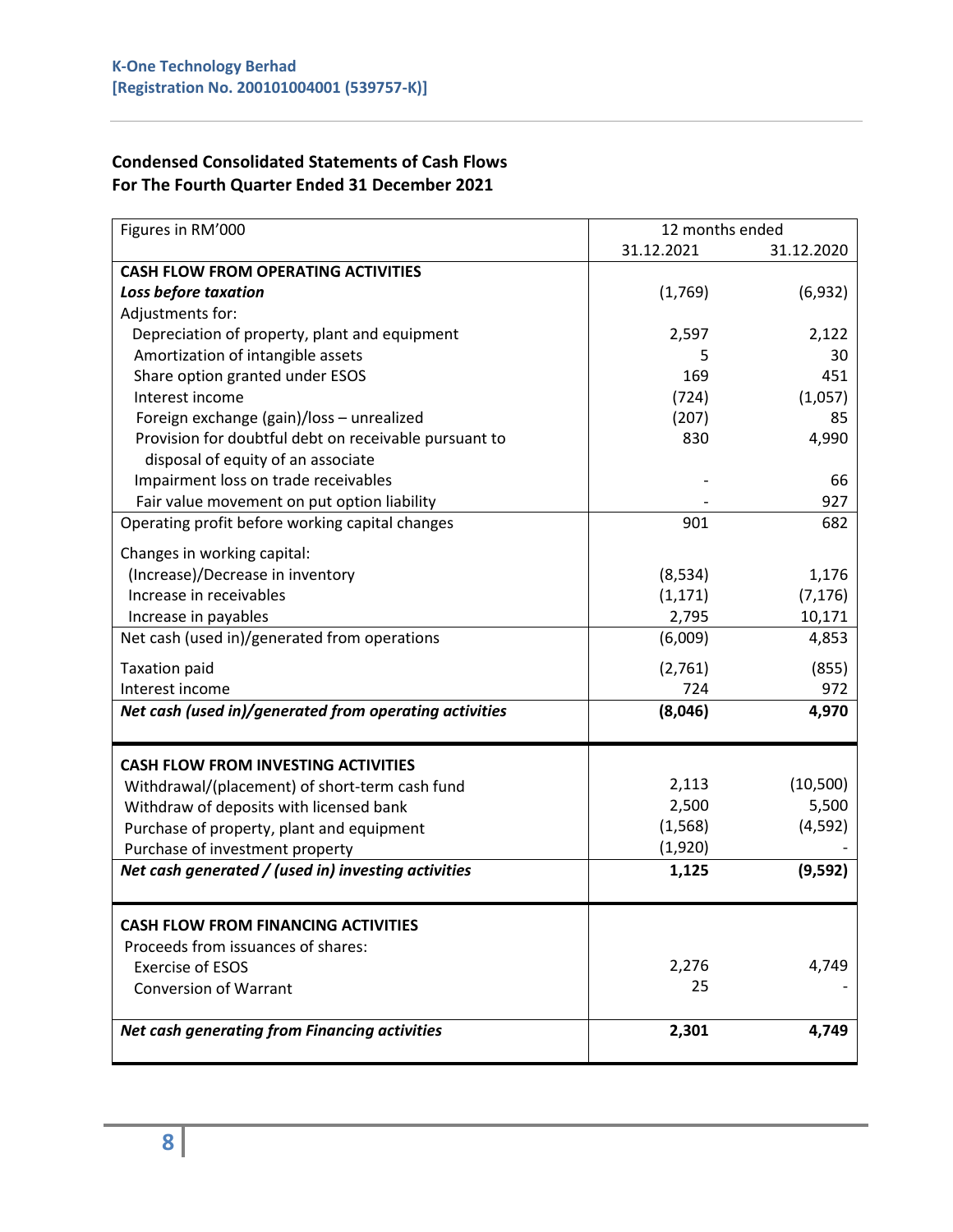#### **Condensed Consolidated Statements of Cash Flows For The Fourth Quarter Ended 31 December 2021 (Cont'd)**

| Figure in RM'000                                                                                                                                | 12 months ended            |                       |  |
|-------------------------------------------------------------------------------------------------------------------------------------------------|----------------------------|-----------------------|--|
|                                                                                                                                                 | 31.12.2021                 | 31.12.2020            |  |
| Net (decrease)/increase in cash and cash equivalents<br>Effect of exchange rate changes<br>Cash and cash equivalents at beginning of the period | (4,620)<br>(205)<br>14,704 | 127<br>(40)<br>14,617 |  |
| CASH AND CASH EQUIVALENT AT END OF THE PERIOD                                                                                                   | 9,879                      | 14,704                |  |

#### **COMPOSITION OF CASH AND CASH EQUIVALENTS**

| 12 months ended          |           |  |
|--------------------------|-----------|--|
| 31.12.2021<br>31.12.2020 |           |  |
|                          |           |  |
| 9,879                    | 14,704    |  |
| 20,000                   | 22,500    |  |
| 29,879                   | 37,204    |  |
| (20,000)                 | (22, 500) |  |
| 9,879                    | 14,704    |  |
|                          |           |  |

The above condensed consolidated statements of cash flows should be read in conjunction with the audited financial statements for the year ended 31 December 2020 and the accompanying explanatory notes attached to the interim financial statements.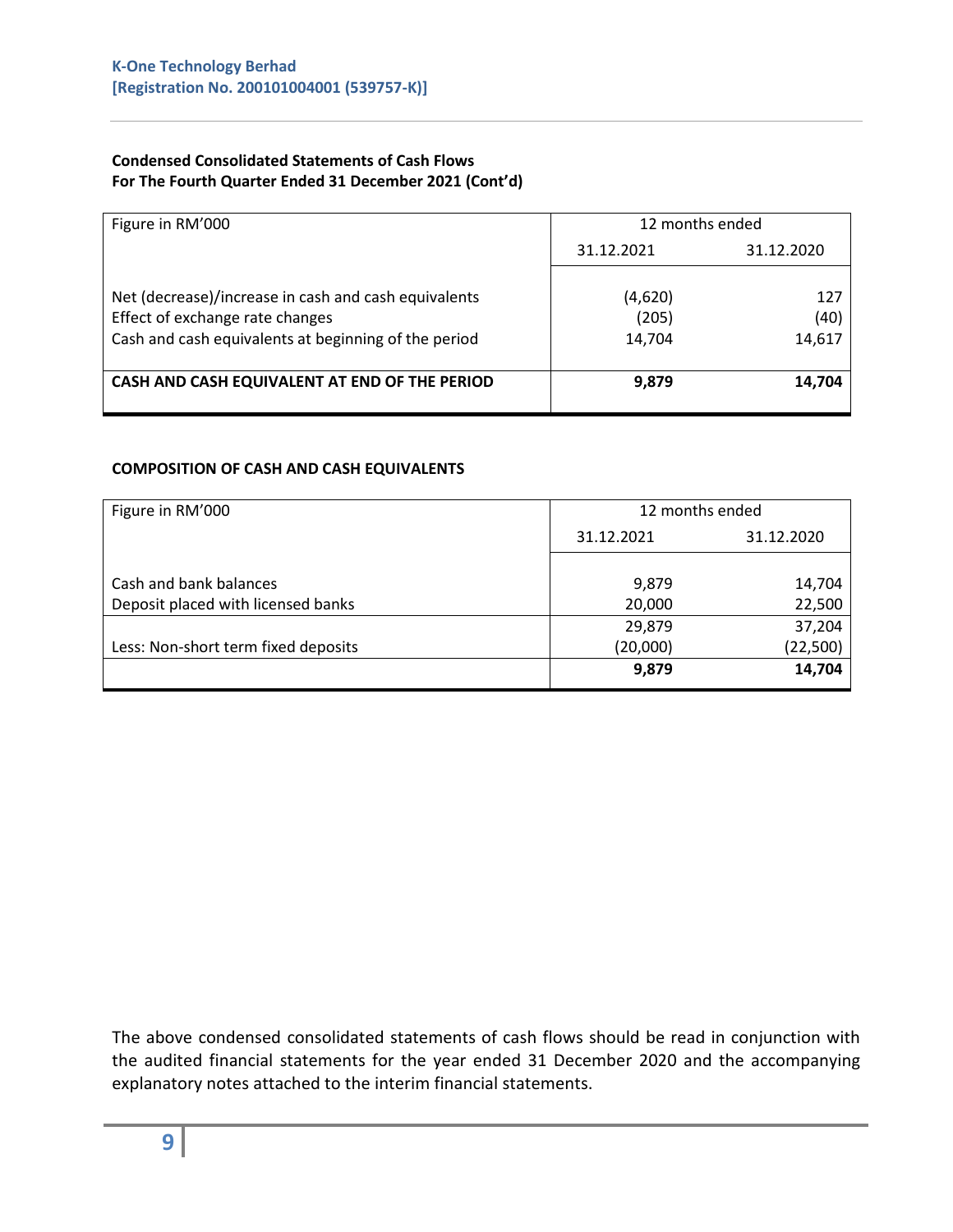# **Part A: Explanatory Notes Pursuant to Financial Reporting Standard 134 ("FRS 134") - Interim Financial Reporting**

## **1. BASIS OF PREPARATION**

The interim financial statements are unaudited and has been prepared in accordance with MFRS 134 – Interim Financial Reporting issued by the Malaysian Accounting Standards Board (MASB) and Rule 9.22 of the Listing Requirements of Bursa Malaysia Securities Berhad (Bursa Securities) for the ACE Market and should be read in conjunction with the audited statutory financial statements presented for the financial year ended 31 December 2020.

The accounting policies and presentation adopted for this interim report are consistent with those adopted in the audited financial statements for the financial year ended 31 December 2020, except for the following Malaysian Financial Reporting Standards (MFRSs) and IC Interpretations (IC Int):

Amendments/Improvements to MFRSs

MFRS 4 Insurance Contracts MFRS 7 Financial Instruments: Disclosures MFRS 9 Financial Instruments MFRS 16 Leases MFRS 139 Financial Instruments: Recognition and Measurement

# **2. AUDITORS' REPORT ON PRECEDING ANNUAL FINANCIAL STATEMENT**

The audited financial statements of the preceding financial year were not subjected to any qualification.

# **3. COMMENTS ABOUT SEASONAL OR CYCLICAL FACTORS**

The Group's Electronic Manufacturing Services (EMS) business, predominantly export in nature (99.4**%** export in 4Q'21; 99.4% export in 4Q'20) is subject to seasonal fluctuations. Business in the second half of the year is normally stronger than the first half of the year due to surge in demand attributed mainly to the consumer electronics market segment in conjunction with Christmas and New Year seasons overseas.

Revenue contribution from the Cloud Computing (Cloud) business is mainly derived from Malaysia and Singapore and is not subject to any obvious seasonality.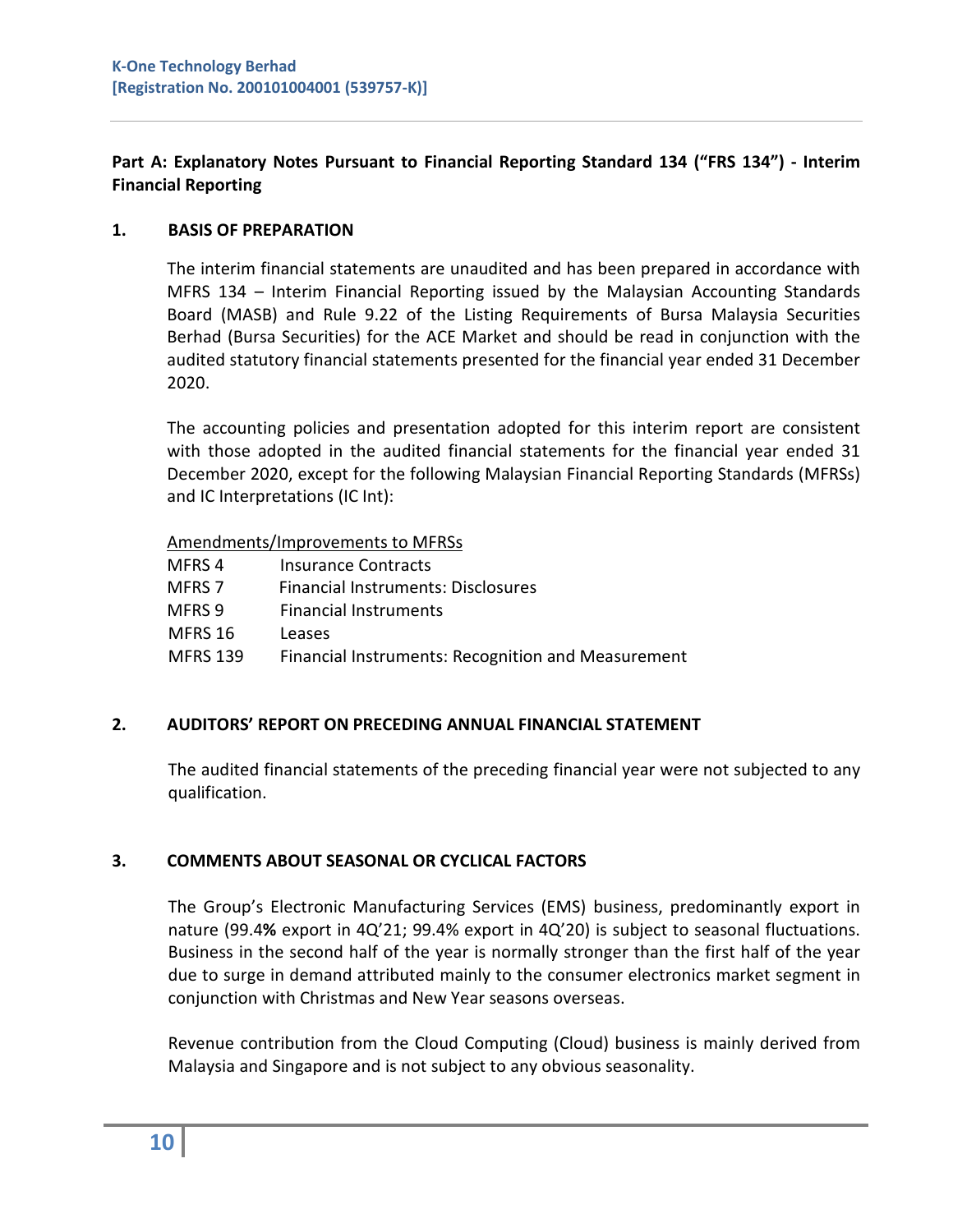## **4. UNUSUAL ITEM DUE TO THEIR NATURE, SIZE OR INCIDENCE**

During the quarter under review, there were no unusual items affecting assets, liabilities, equity, net income or cash flows to the effect that is unusual in nature, size or incidence.

## **5. MATERIAL ESTIMATES AND CHANGES IN ESTIMATES**

There were no changes in estimates that have had any material effect on the financial year-to-date results.

### **6. ISSUANCE OR REPAYMENT OF DEBT AND EQUITY SECURITIES**

There were no issuances, repurchases and repayments of debt and equity securities during the period.

#### **7. DIVIDENDS PAID**

No dividend was paid during the quarter under review.

#### **8. Notes to Consolidated Statement of Comprehensive Income**

|                              | 3 months ended |            | 12 months ended |            |
|------------------------------|----------------|------------|-----------------|------------|
| Figures in RM'000            |                |            |                 |            |
|                              | 31.12.2021     | 31.12.2020 | 31.12.2021      | 31.12.2020 |
|                              |                |            |                 |            |
| Depreciation of property,    |                |            |                 |            |
| plant and equipment          | (686)          | (561)      | (2,597)         | (2, 122)   |
| Amortization of intangible   |                |            |                 |            |
| assets                       | (2)            | (9)        | (5)             | (30)       |
| Foreign exchange (loss)/gain |                |            |                 |            |
| - realized                   | (110)          | (83)       | 132             | (156)      |
| - unrealized                 | 89             | (298)      | 207             | (85)       |
| Interest income              | 185            | 184        | 724             | 972        |
| Provision for doubtful debt  |                |            |                 |            |
| on receivable pursuant to    | 830            | 4,990      | 830             | 4,990      |
| disposal of equity of an     |                |            |                 |            |
| associate                    |                |            |                 |            |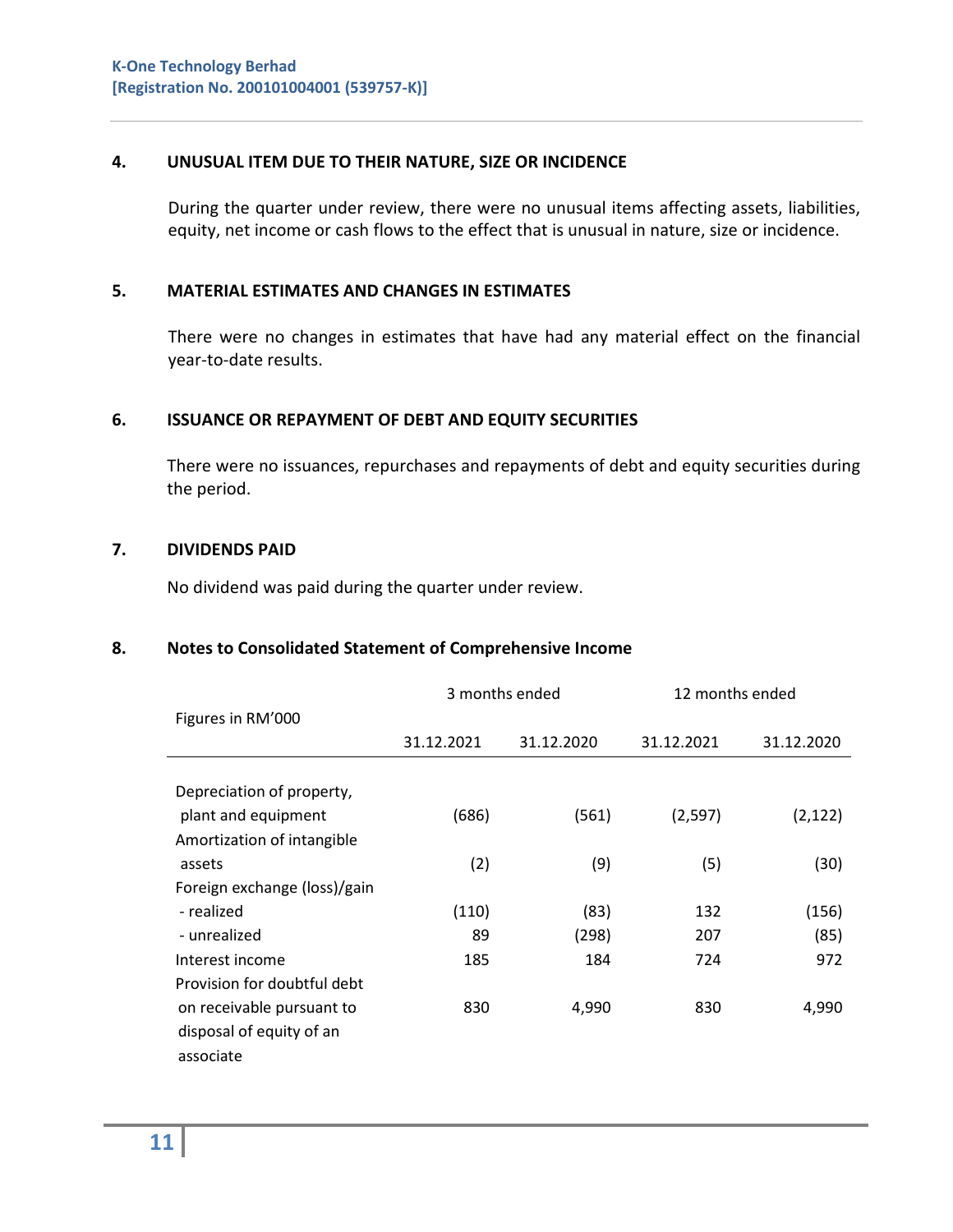## **9. SEGMENT INFORMATION**

Segment information is provided based on contribution by activities, sales contribution by geography and sales by major customers. Expenses, assets and liabilities which are common and cannot be meaningfully allocated to the segments are presented under unallocated expenses, assets and liabilities respectively.

### **(a) Contribution by Activities**

|                                | Research,<br>D&D and<br><b>Sales</b> | Manu-<br>facturing | Cloud  | Invest-<br>ment<br>Holding | Total    |
|--------------------------------|--------------------------------------|--------------------|--------|----------------------------|----------|
|                                | RM'000                               | RM'000             | RM'000 | RM'000                     | RM'000   |
| Sales                          |                                      |                    |        |                            |          |
| <b>External sales</b>          |                                      | 21,597             | 14,078 |                            | 35,675   |
| Internal sales                 |                                      |                    |        |                            |          |
| Total operating sales          |                                      | 21,597             | 14,078 |                            | 35,675   |
| Others and interest income     | 47                                   | 100                | 12     | 90                         | 249      |
|                                | 47                                   | 21,697             | 14,090 | 90                         | 35,924   |
| Results                        |                                      |                    |        |                            |          |
| Segment results                | (961)                                | (2,697)            | 356    | 567                        | (2, 735) |
| Finance costs                  |                                      |                    |        |                            |          |
| Income tax (expense)/credit    | (45)                                 | 117                | (147)  |                            | (75)     |
| (Loss)/Profit after tax before | (1,006)                              | (2,580)            | 209    | 567                        | (2,810)  |
| non-controlling interests      |                                      |                    |        |                            |          |
| Non-controlling interests      |                                      |                    |        |                            |          |
| (Loss)/Profit after tax after  | (1,006)                              | (2,580)            | 209    | 567                        | (2,810)  |
| non-controlling interests      |                                      |                    |        |                            |          |
| Other information              |                                      |                    |        |                            |          |
| Segment assets                 | 10,122                               | 67,110             | 29,758 | 40,864                     | 147,854  |
| <b>Unallocated assets</b>      |                                      |                    |        |                            | 4,412    |
|                                |                                      |                    |        |                            | 152,266  |
|                                |                                      |                    |        |                            |          |
| Segment liabilities            | 214                                  | 17,395             | 19,001 | 222                        | 36,832   |
| <b>Unallocated liabilities</b> |                                      |                    |        |                            | 717      |
|                                |                                      |                    |        |                            | 37,549   |
|                                |                                      |                    |        |                            |          |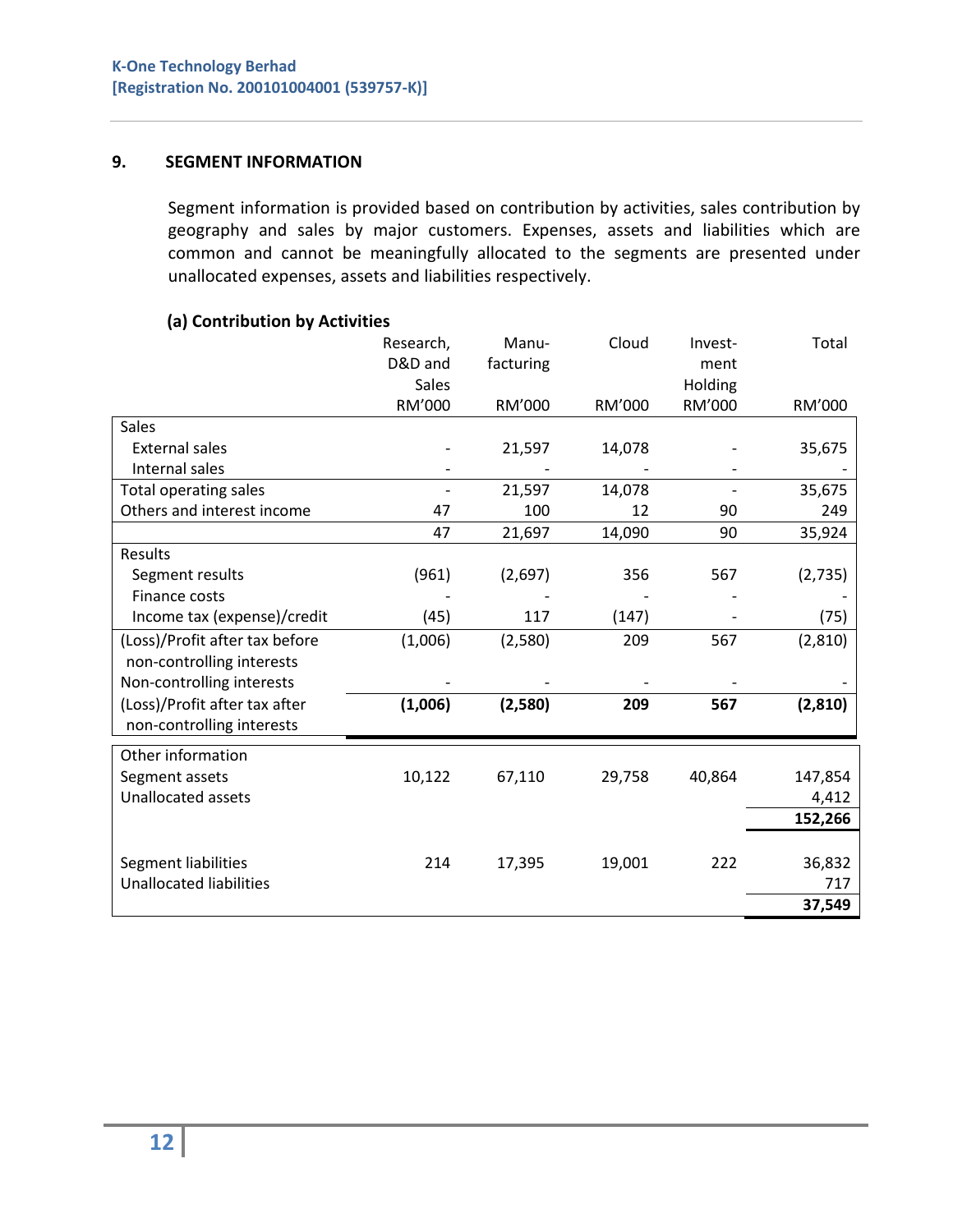## **9. SEGMENT INFORMATION (Cont'd)**

## **(b) Sales Contribution by Geography for the EMS and Cloud Businesses**

The geographical sales breakdown is as follows:

|                        | 12 months ended 31.12.2021 |        |         |  |
|------------------------|----------------------------|--------|---------|--|
|                        | <b>EMS</b>                 |        | Total   |  |
|                        | RM'000                     | RM'000 | RM'000  |  |
| Malaysia               | 583                        | 32,653 | 33,236  |  |
| Asia (excluding M'sia) | 13,025                     | 18,400 | 31,425  |  |
| Europe                 | 43,374                     | 5      | 43,379  |  |
| US                     | 17,288                     |        | 17,288  |  |
| Oceania                | 30                         | 186    | 216     |  |
|                        | 74,300                     | 51,244 | 125,544 |  |

|                        | 12 months ended 31.12.2020 |        |        |  |
|------------------------|----------------------------|--------|--------|--|
|                        | <b>EMS</b>                 | Cloud  | Total  |  |
|                        | RM'000                     | RM'000 | RM'000 |  |
| Malaysia               | 477                        | 28,783 | 29,260 |  |
| Asia (excluding M'sia) | 9,300                      | 1,443  | 10,743 |  |
| Europe                 | 37,561                     | 2      | 37,563 |  |
| <b>US</b>              | 13,172                     |        | 13,172 |  |
| Oceania                | 96                         | 369    | 465    |  |
|                        | 60,606                     | 30,597 | 91,203 |  |

 Note: 1)The EMS business is 99.2% (2020: 99.2%) derived from the export markets with the balance of 0.8% (2020: 0.8%) from the local (Malaysian) market.

 2)The Cloud business is 36.3% (2020: 5.9%) derived from the overseas markets with the balance of 63.7% (2020: 94.1%) derived from the local (Malaysian) market.

## **(c) Sales to Major Customers**

## **EMS**

For the 12 months ended 31 December 2021, one (1) major international customer contributed more than 10% of the Group's revenue.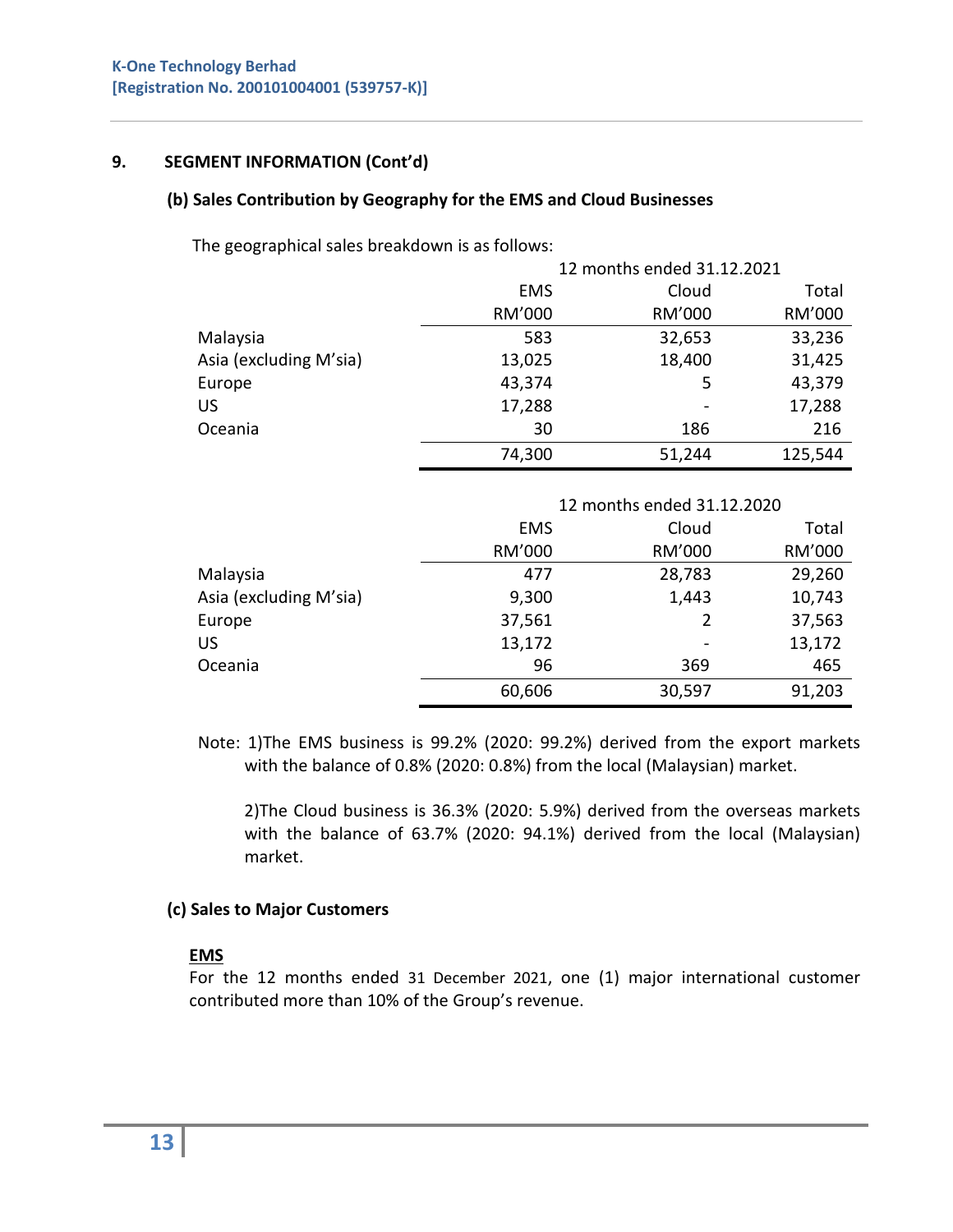## **Cloud**

For the 12 months ended 31 December 2021, one (1) major international customer contributed more than 10% of the Group's revenue.

### **10. VALUATION OF PROPERTY, PLANT AND EQUIPMENT**

There was no revaluation of property, plant and equipment during the financial quarter under review.

### **11. CHANGES IN COMPOSITION OF THE GROUP**

There were no changes in the composition of the Group during the financial quarter ended 31 December 2021.

### **12. CONTINGENT ASSETS & LIABILITIES**

As at the end of the quarter under review, the corporate guarantee for credit facilities granted to a subsidiary but not utilised as the Group has cash surplus was:-

|                        | RM'000 |
|------------------------|--------|
| K-One Industry Sdn Bhd | 20,576 |
|                        | 20,576 |

## **13. CAPITAL COMMITMENTS**

There were no material capital commitments for the period under review.

#### **14. SUBSEQUENT EVENT**

 There are no subsequent events which have a material impact on the financial statements under review.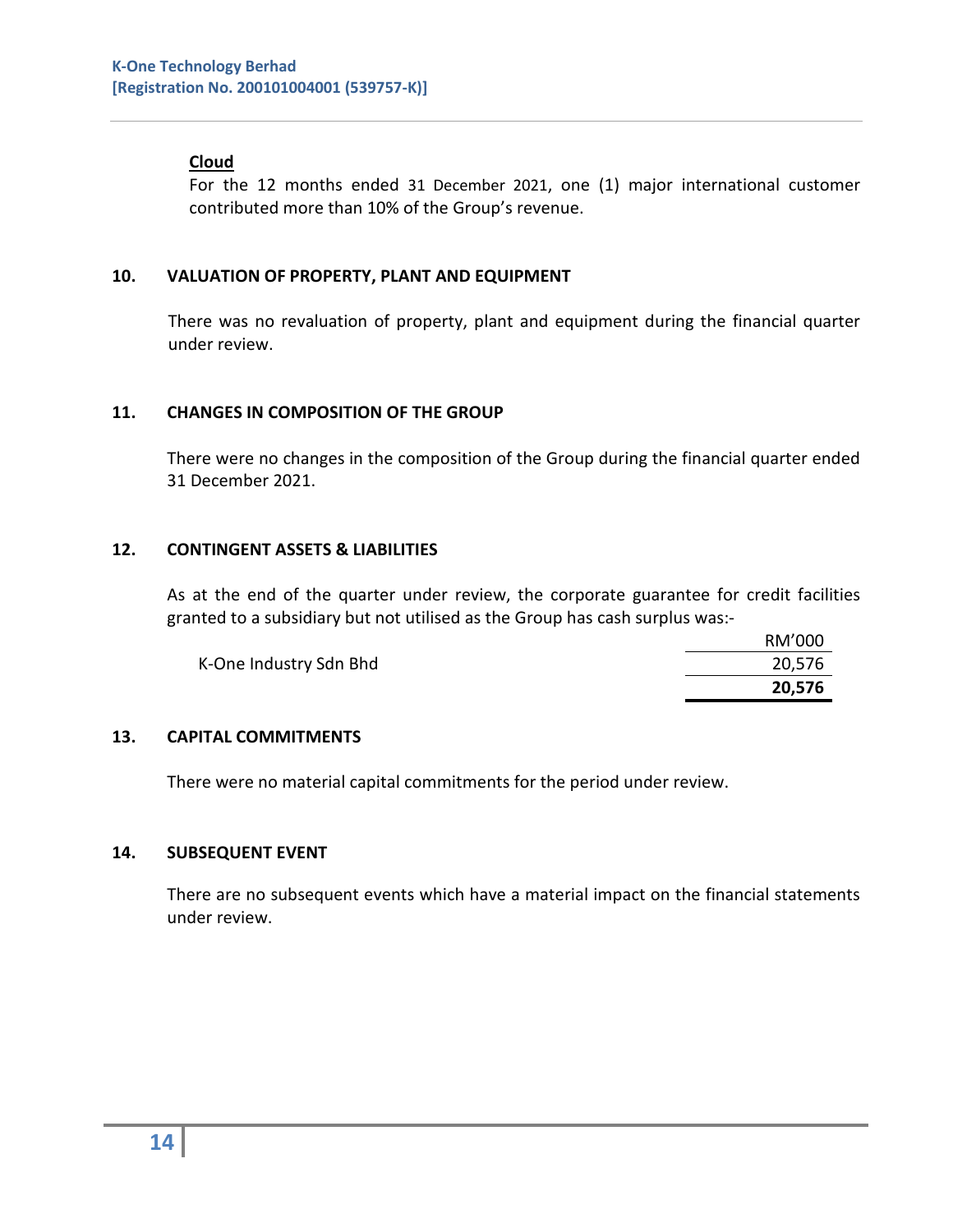#### **15. PERFORMANCE REVIEW**

## **(a) Current quarter compared to the corresponding quarter of last year (4Q'21 vs 4Q'20)**

For the fourth quarter ended 31 December 2021 (4Q'21), the Group's sales revenue increased to RM35.7 million from RM31.3 million in the corresponding quarter last year (4Q'20), recording a double digit growth of 14% underpinned by stronger order fulfilment in the EMS business and a surge in recurring revenue in the Cloud Computing (Cloud) business.

### **EMS Sales**

Sales from the EMS business jumped to RM21.6 million in the current quarter from RM20.6 million in the corresponding quarter last year, representing an increase of 5%, driven by clearance of order backlogs and improved demand of industrial equipment, IoT gadgets and floorcare products in light of the global economic recovery amid intermittent lockdowns to contain COVID-19 resurgence triggered by the new coronavirus variants such as the Omicron. The sales rise which could have achieved a higher trajectory was impeded by persistent material (particularly electronic chips) and production labour shortages as most industries ramp up to meet the pent up demand.

### **Cloud Sales**

The Cloud business generated sales revenue of RM14.1 million in 4Q'21 as compared with RM10.7 million in the corresponding quarter last year, representing a surge of 32% on sturdy performance in recurring sales from existing customers in key markets, namely; Malaysia, Singapore and Indonesia and streaming of new customers. Cloud has emerged as a mainstay of digital transformation, collaborative and efficient working as witnessed in the changing consumer behaviour and work-from-home (WFH) habits in the pandemic-driven New Normal which drove e-commerce and videoconferencing respectively that boosted Cloud usage.

## **EMS/Cloud Earnings**

The EMS business registered an operational loss of RM2.2 million while the Cloud business contributed a profit of RM0.2 million. Thus, the Group made a net operational loss of RM2.0 million in the current quarter. As a measure of prudence in view of the prevailing unstable economic conditions, the provision for doubtful debt of RM0.8 million on the remaining outstanding receivable pursuant to the disposal of equity of an associate back to the former vendors increased the Group's loss attributable to equity holders of the parent company to RM2.8 million as compared to a net loss of RM6.6 million for the corresponding quarter last year. Incidentally, the loss registered in 4Q'20 was negatively affected by the reversal of deferred tax assets and provision for doubtful debt on the said receivable.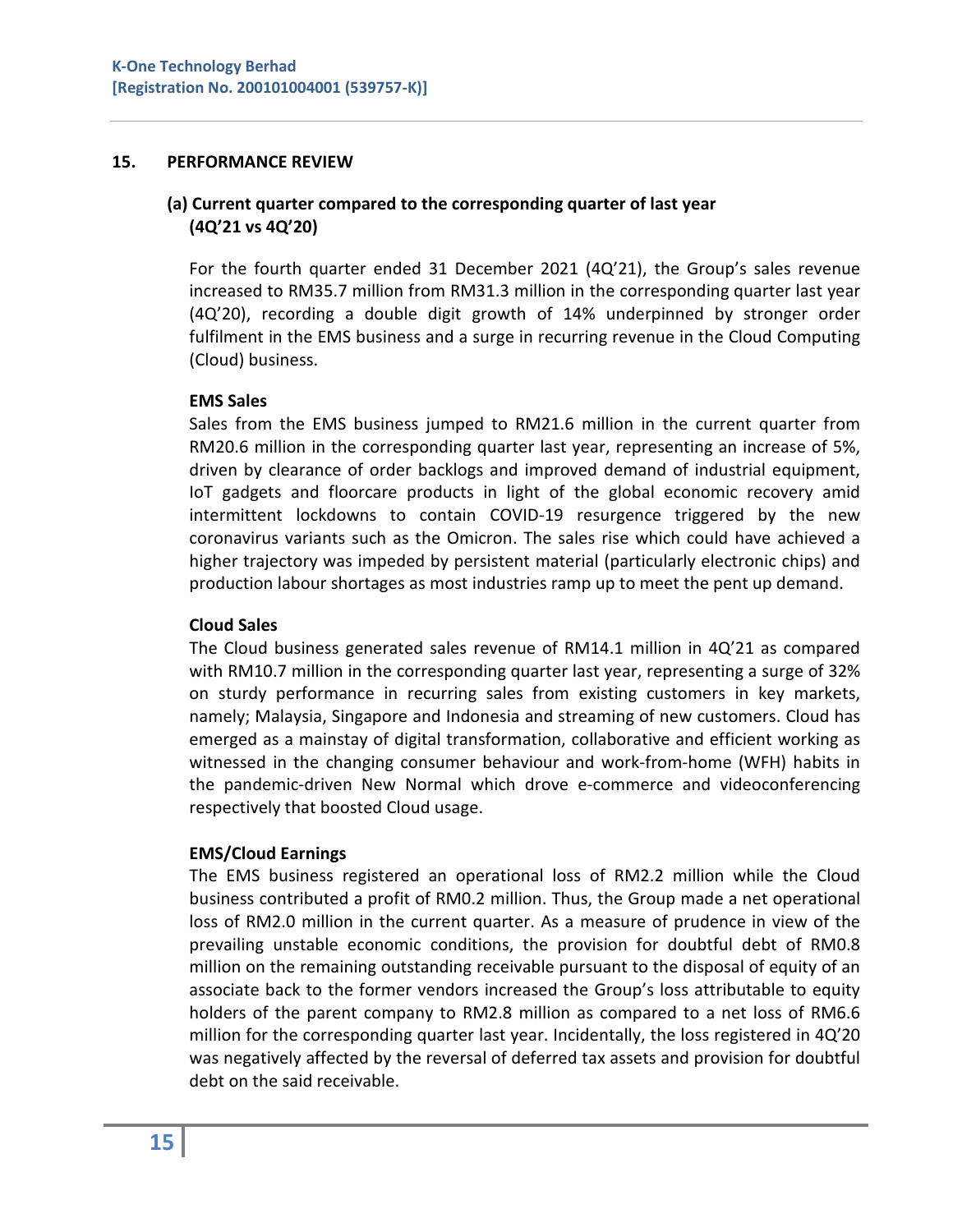## **15. PERFORMANCE REVIEW (Cont'd)**

## **(a) Current quarter compared to the corresponding quarter of last year (Cont'd) (4Q'21 vs 4Q'20)**

## **EMS/Cloud Earnings (Cont'd)**

The operating loss in the EMS business was caused by sliding gross profit margin from 10% in 4Q'20 to 5% in 4Q'21 on cost pressure from soaring prices of materials, steep rise in logistic costs, increase in overtime payment to make up for labour shortages, higher productivity loss and lower manufacturing yield as a result of high production labour turnover. Nevertheless, the sales growth narrowed the loss from RM2.5 million in 4Q'20 to RM2.2 million in the reporting quarter. In addition, increasing initial investments on prototypes making to bid for new business and submissions for product certifications exerted undue pressure on the earnings performance of the EMS business in 4Q'21.

On the Cloud business, profit was reduced to RM0.2 million from RM0.9 million in the corresponding quarter last year on decreased margin dragged by sluggish Cloud solutions development/implementation orders which usually commanded premium margins, jump in provision for operating expense and higher corporate tax expense due to the expiry of pioneer status in March'21.

# **(b) Current quarter versus the preceding quarter (4Q'21 vs 3Q'21)**

The fourth quarter ended 31 December 2021 posted sales revenue of RM35.7 million, representing a 50% increase over the preceding quarter of RM23.8 million on sales jump in both the EMS and Cloud businesses.

## **EMS Sales**

The EMS business registered sales of RM21.6 million in 4Q'21 as compared to RM11.5 million in 3Q'21, representing a surge of 88% on strong demand in electronic headlamps, industrial equipment and medical/healthcare devices, riding on the continuing global economic recovery, delivery of backlog orders and the traditional year end demand peaks.

## **Cloud Sales**

Sales revenue from the Cloud business increased by 15% to RM14.1 million from RM12.3 million in the preceding quarter, driven by the growing usage and adoption of Cloud catalysed by the ongoing COVID-19 pandemic.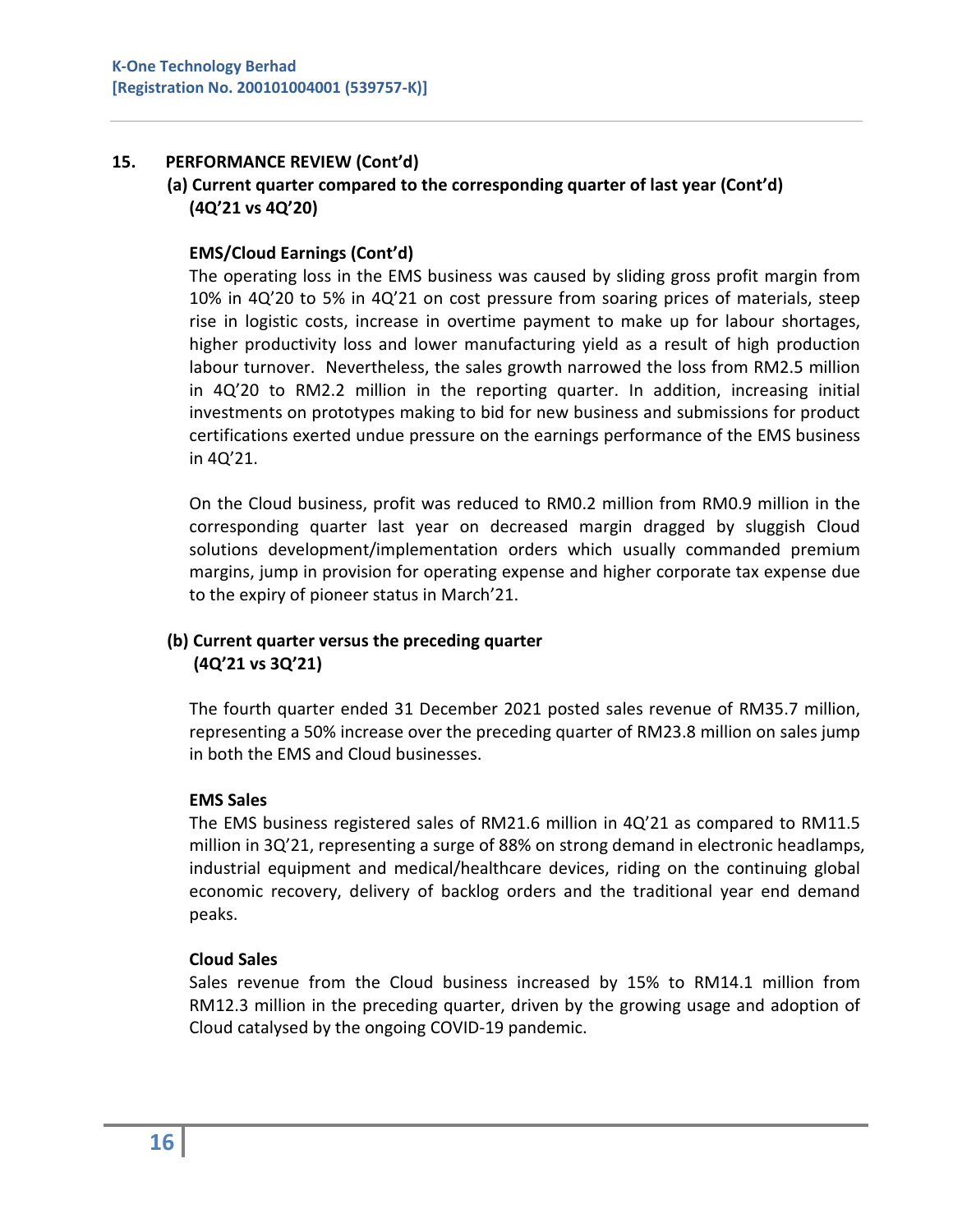## **15. PERFORMANCE REVIEW (Cont'd)**

# **(b) Current quarter compared to the corresponding quarter of last year (Cont'd) (4Q'21 vs 3Q'21)**

## **EMS/Cloud Earnings**

The Group posted loss attributable to equity holders of the parent company of RM2.8 million in the current quarter as compared to a loss of RM2.4 million in the preceding quarter (3Q'21). The EMS business's loss narrowed to RM2.2 million from RM2.9 million in the previous quarter on higher revenue. However, continuing compressed gross profit margin (4Q'21:5%; 3Q'21:5%) as a result of persistent elevated materials, logistic and labour costs coupled with adverse production variances caused by the global supply chain chaos and labour supply issues curbed the earnings turnaround. The Cloud business registered a profit of RM0.2 million as compared to the same of RM0.6 million in the previous quarter due mainly to higher provision of operating expense. Nonetheless, the reporting quarter's Group loss had been adversely weighted by the provision for doubtful debt of RM0.8 million as explained earlier

## **16. COMMENTARY ON PROSPECTS AND TARGETS**

Sales revenue for the financial year 2021 increased to RM125.5 million from RM91.2 million a year ago, representing a strong double digit growth of 38% on strong sales rise in both the EMS and Cloud businesses.

EMS sales increased 23% to RM74.3 million as compared with RM60.6 million in the preceding year. Incidentally, EMS sales in 2021 grew 2% over the pre-pandemic level in 2019, denoting that it had staged a recovery from a COVID-19 pandemic induced slump. Medical/healthcare devices, electronic headlamps, industrial equipment, floorcare products and IoT gadgets demonstrated sturdy sales growth on the back of economic reopening following the rollout of mass COVID-19 immunization programmes in major economies in the world since the beginning of 2021. However, the sales rise which could have achieved a higher trajectory was impeded by material and production labour shortages. The labour capacity restriction compliance during the Full Movement Order Control (FMCO)/National Recovery Plan (NRP) further compounded the production labour shortage issue.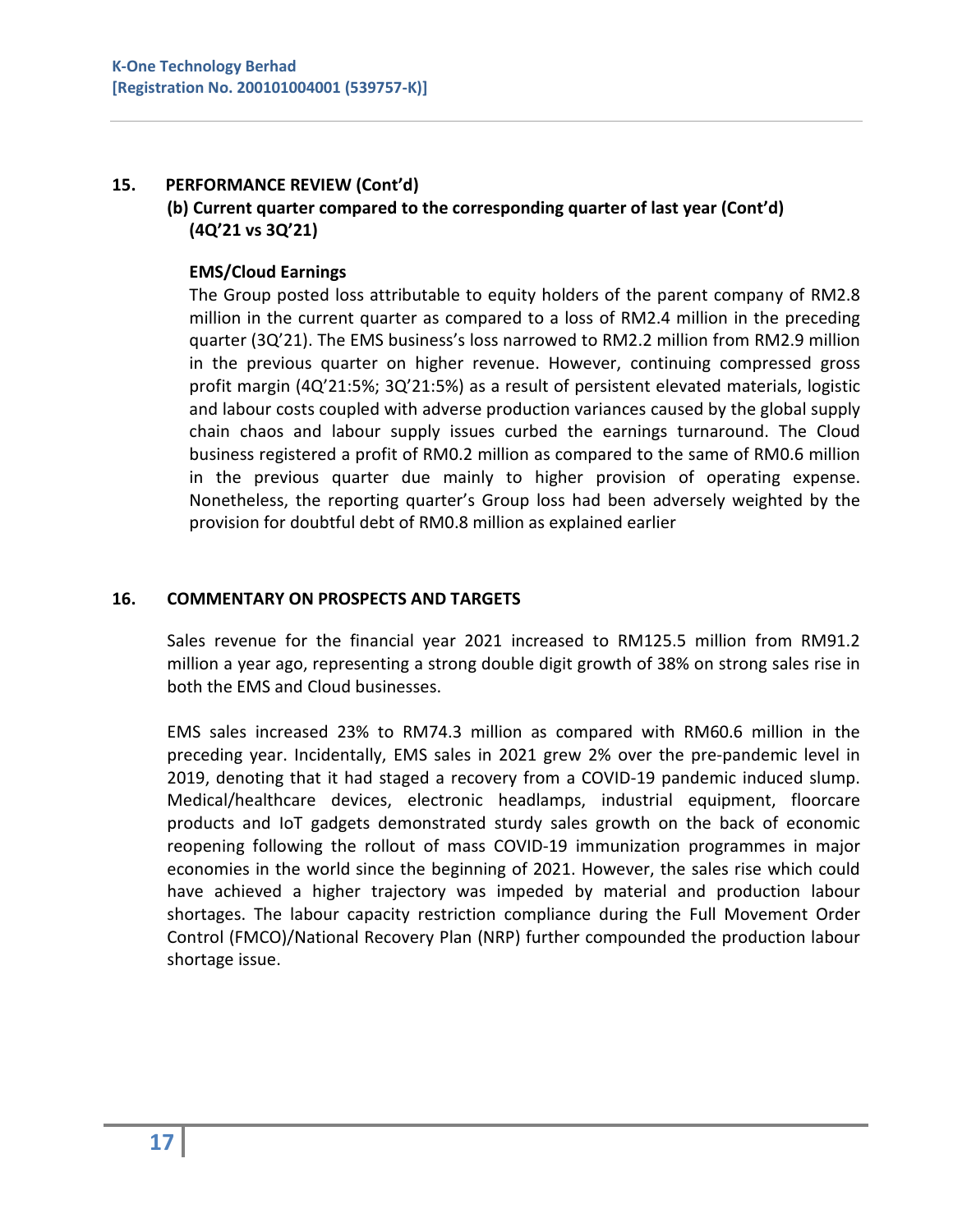## **16. COMMENTARY ON PROSPECTS AND TARGETS (Cont'd)**

The Cloud business generated sales revenue of RM51.2 million in 2021 as compared with RM30.6 million in the previous financial year, marking an impressive growth rate of 67%. It remained robust despite FMCO/NRP restrictions as Cloud has become a key source of fuel for digital transformation with escalating interest of enterprises pursuing a Cloud-First policy to adapt to the changing human behaviour of WFH, online learning and online buying in the New Normal. Cloud usage is spurred by the New Normal as businesses require additional capacity for their cloud-based applications in meeting online usage growth.

Moving forward to 2022, barring unforeseen circumstances, in view of the uncertain global economic recovery, the Group is cautiously hopeful and expects growing sales based upon the rationales and expectations illustrated below in the EMS and Cloud businesses's prospects respectively.

## **EMS Business**

1)With the assumption that the supply chain bottlenecks and production labour shortages easing in 2022, the EMS business anticipates to continue ramping up its manufacturing. Output of specific running medical/healthcare devices for OEM customers is expected to play catch up to clear backlogs and meet growing demands as new COVID-19 variants and continuing global economic recovery respectively are forecasted to drive sales upwards. Sales for consumer electronics, industrial and IoT sectors of the EMS business are expected to scale up in tandem with an expected global economic recovery as COVID-19 hopefully moves to the endemic phase.

2)While EMS with a medical and healthcare bias remained the core, green shoots have emerged in the OBM and authorized representative business of medical devices and consumables, which encompass COVID-19 Antigen saliva self-test kits, nasal/oral swabs, ventilators and LDV syringes. Sales growth, in particular from COVID-19 Antigen saliva selftest kits since its launch in the local market in October 2021 is encouraging despite vigorous price competition. The progress of enhancing the NASA-JPL licensed ventilator, which is to be branded under its own brand name – MedKaire is making progress towards certifications by the local and foreign health authorities. This medical device is strategic to the Group's future business plan as it is needed as a critical hospital equipment even on the abatement of the COVID-19 pandemic. It is envisaged that the emerging medical devices and consumables business segment could provide the Group a notable revenue and earnings stream in the long term.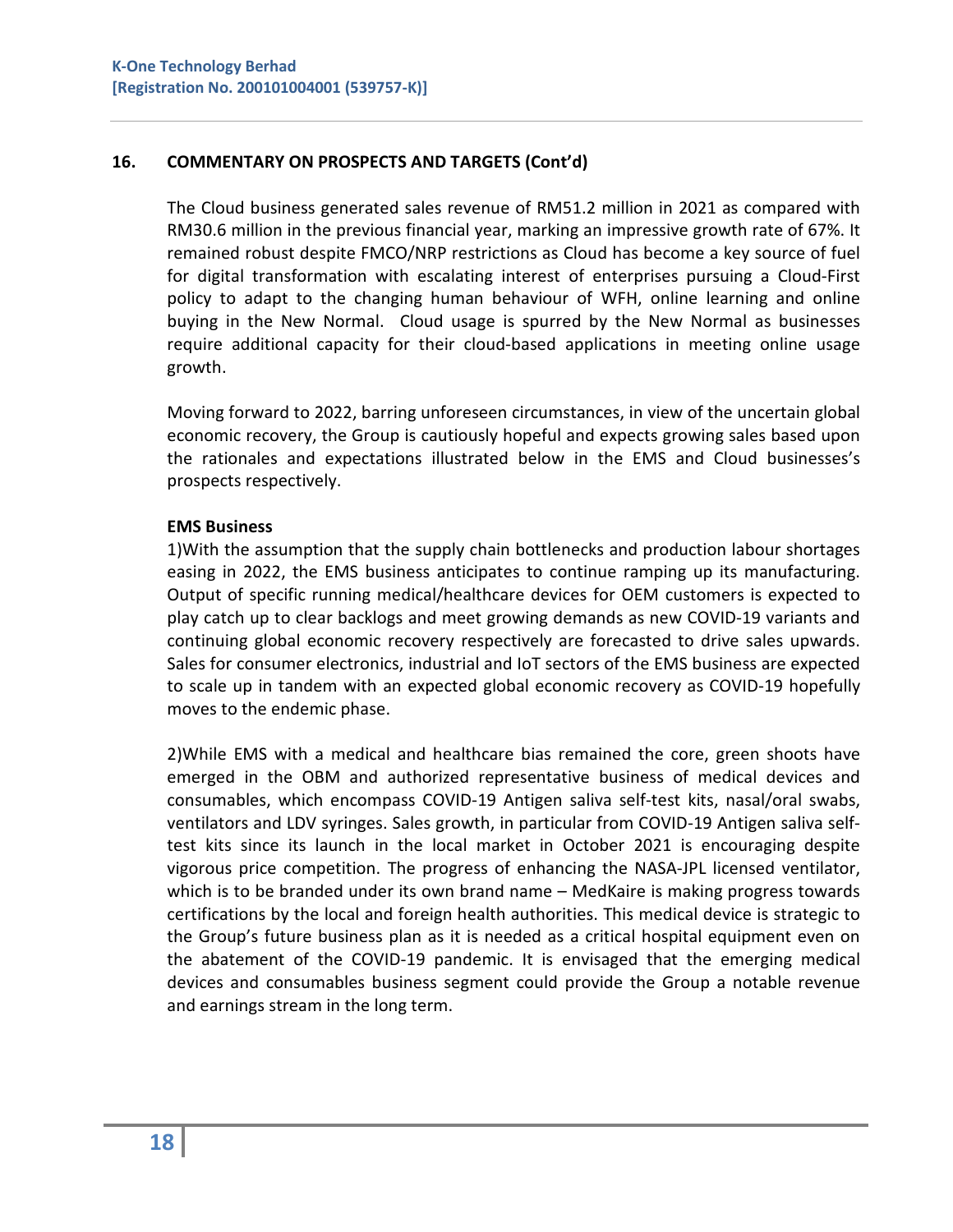## **16. COMMENTARY ON PROSPECTS AND TARGETS (Cont'd)**

### **EMS Business (Cont'd)**

3)The Group's concerted efforts on materials cost down to lessen margin pressures arising from sharply rising material prices and logistic costs are expected to produce positive results moving forward. Besides, its ongoing Industry 4.0 initiatives is anticipated to mitigate production labour woes as the Group embarks to step up automation of work processes.

4)In view of the restrictions on overseas travelling, the Group continued resorting to participating in e-exhibitions and leveraging on other electronic means to reach out to target customers, especially those located in the US as it intends to divert US manufacturing from China to Malaysia during the New Normal against the backdrop of Sino-American great-power confrontation.

## **Cloud Business**

1)Being a net beneficiary of the COVID-19 pandemic and with the emergence of Cloud being a key driver in digital transformation which businesses could hardly ignore for long term sustainability, recurring revenue from the significant pool of the K-One Group's wholly-owned subsidiary ie G-AsiaPacific Sdn Bhd's (GAP) existing customers is expected to be sturdy while contribution from development/implementation of Cloud solutions is envisaged to be stronger post-pandemic upon the normalization of economic activities in its key markets. Incidentally, the Malaysian government's Cloud-First policy of migrating 80% of public data to hybrid systems by 2022 should promote Cloud buy-in by the private sector which is anticipated to boost GAP's impending sales.

2)GAP is in a sweet spot with many exciting periods of growth ahead for the Cloud market, driven by the rapid global rollout of 5G and the increasing adoption of Internet of Things (IoT) and Artificial Intelligence (AI) which enable more data and new types of data to be streamed from the Cloud. Sales generated from the Cloud business is envisaged to grow at a faster rate than the EMS business, with increasing overall business weightage contribution. The Group is leveraging on its Google Premier Partner award, the specific Public Sector Partner badge with Amazon (AWS), amongst other partnership programs and its market leadership in terms of sales and technical know-how in the Cloud space in Malaysia and ASEAN to maintain and improve the growth trajectory.

3)The K-One Group is open to M&A opportunities to acquire companies in the Cloud space or those that are cybersecurity-based, as these targets are seen to be complementary to the Cloud business. It is in line with the Group's strategy to expand its Cloud business and deliver new collaborative Cloud offerings. This M&A route of business growth is ongoing as the Group wishes to take advantage of its debt-free position and cash surplus of RM46 million as at end 2021.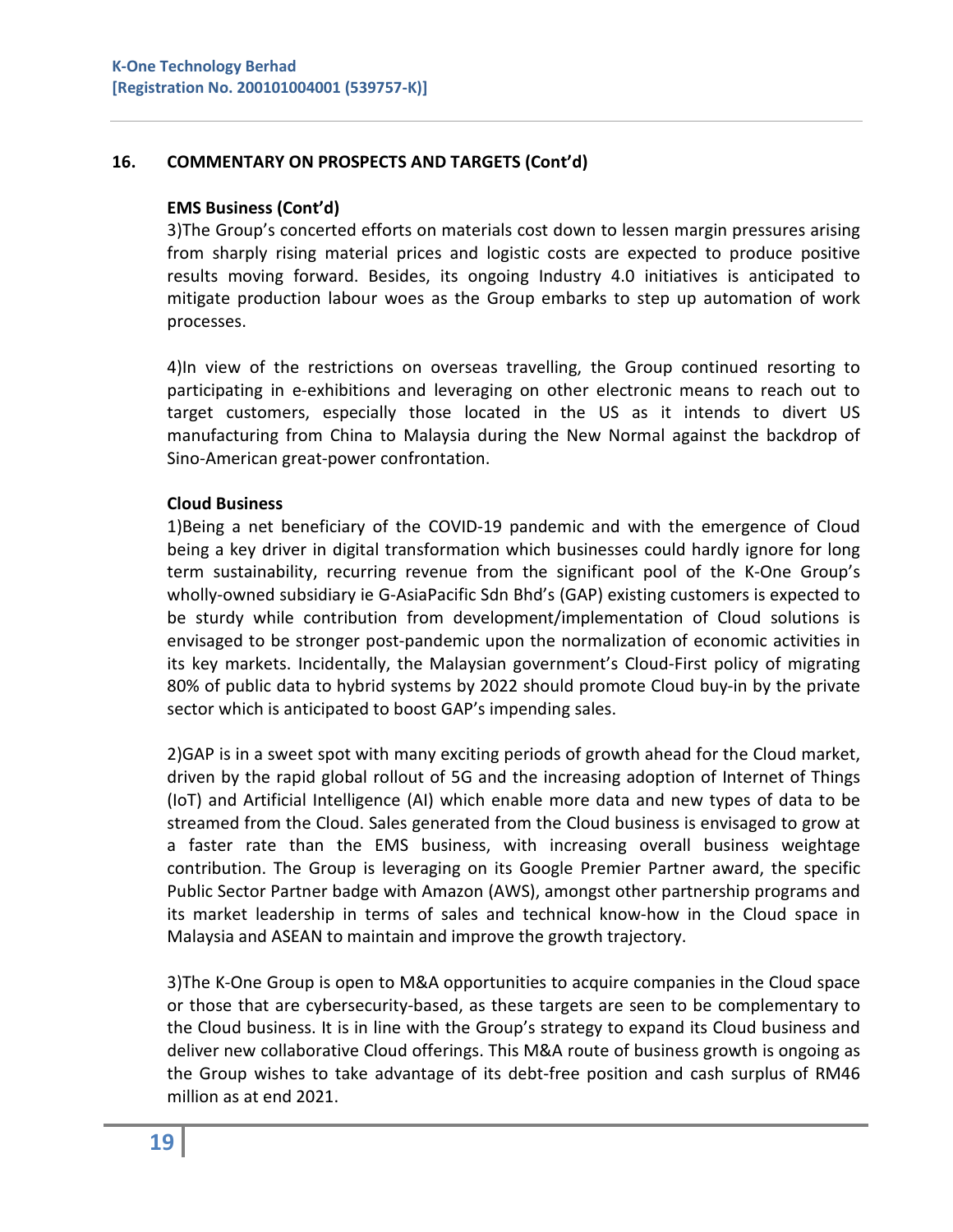## **16. COMMENTARY ON PROSPECTS AND TARGETS (Cont'd)**

The Group is cautiously optimistic on its sales and financial prospects for 2022, barring unforeseen circumstances. It is prepared to ride on the growth potential of the medical/healthcare segment in the EMS business, its emerging OBM healthcare/medical products' portfolio and the vibrant demand in the Cloud business. The Group's concerted efforts on materials cost down and deepening push into higher margin businesses are expected to translate into potential margin upside in 2022 and beyond. In the longer term, it is expected to experience accelerated growth generated by a combination of organic growth and M&A activities. However, the Group cautions that it is operating in an unstable global economic environment tainted with growing inflationary pressures, prolonged global supply chain disruptions, hard-to-predict dynamics of COVID-19 variants, possible extended production labour shortages and heightened geopolitical instability. Nonetheless, it will endeavour to navigate through these challenges to the best of its ability and deliver the desired achievements.

|                                                                                                     |                          | 3 months ended | 12 months ended |            |
|-----------------------------------------------------------------------------------------------------|--------------------------|----------------|-----------------|------------|
|                                                                                                     | 31.12.2021<br>31.12.2020 |                | 31.12.2021      | 31.12.2020 |
|                                                                                                     | RM'000                   | RM'000         | RM'000          | RM'000     |
| <b>Current tax expense</b><br>Current financial year<br>Under provision in prior financial<br>years | 12                       | 252            | 1,137<br>14     | 461        |
| Deferred tax expense / (income)                                                                     | 63                       | 981            | (219)           | 981        |
| <b>Total Income Tax Expense</b>                                                                     | 75                       | 1,233          | 932             | 1,442      |

### **17. INCOME TAX EXPENSE**

Income tax is calculated at the Malaysian statutory tax rate of 24% of the estimated assessable profit for the period.

## **18. PURCHASES OR SALES OF UNQUOTED SECURITIES AND PROPERTIES**

There were no purchases or disposal of unquoted securities and properties during the financial quarter.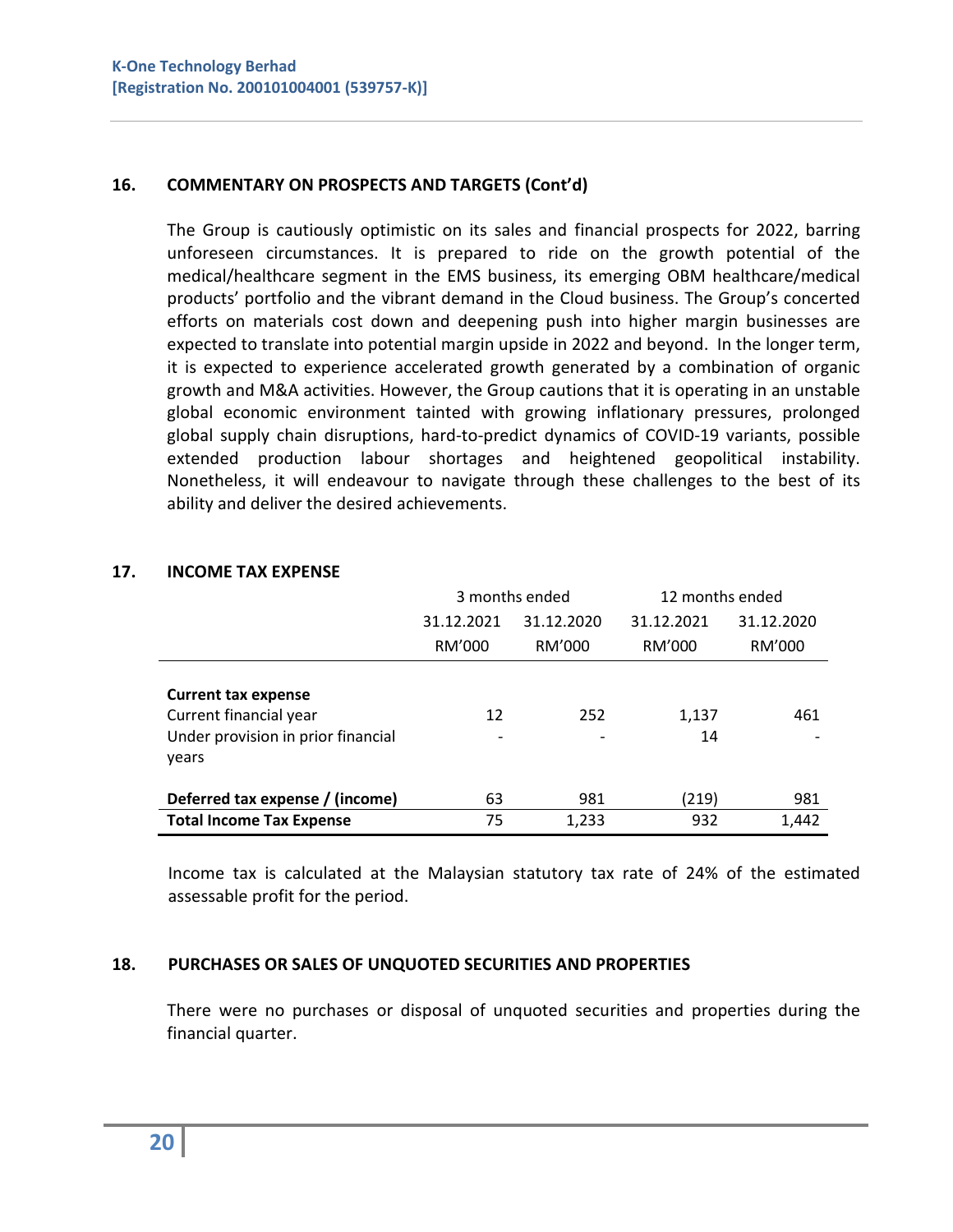### **19. QUOTED SECURITIES**

There were no purchases or disposal of quoted securities during the financial quarter under review.

### **20. CORPORATE PROPOSALS**

There are no corporate proposals announced but not completed as at the reporting date.

#### **21. BORROWINGS AND DEBTS SECURITIES**

The Group has neither any secured nor unsecured borrowings as at 31 Dec 2021.

### **22. OFF BALANCE SHEET FINANCIAL INSTRUMENTS**

As at the end of the current quarter and up to the date of this report, there are no off balance sheet financial instruments which have a material impact to the financial statements under review.

#### **23. CHANGES IN MATERIAL LITIGATION**

As at the date of this report, the Group is not engaged in any material litigation as plaintiff or defendant and the Directors do not have any knowledge of any proceedings pending or threatened against the Group.

#### **24. PROPOSED DIVIDEND**

There is no dividend proposed in the current quarter and the previous corresponding quarter.

#### **25. EARNINGS PER SHARE**

The basic earnings per share is calculated by dividing the profit for the period attributable to equity holders of the Company by the weighted average number of ordinary shares in issue during the period.

Diluted earnings per share are based on the profit for the period attributable to equity holders of the Company and a weighted average number of ordinary shares outstanding after adjustment for the effects of all dilutive potential ordinary shares.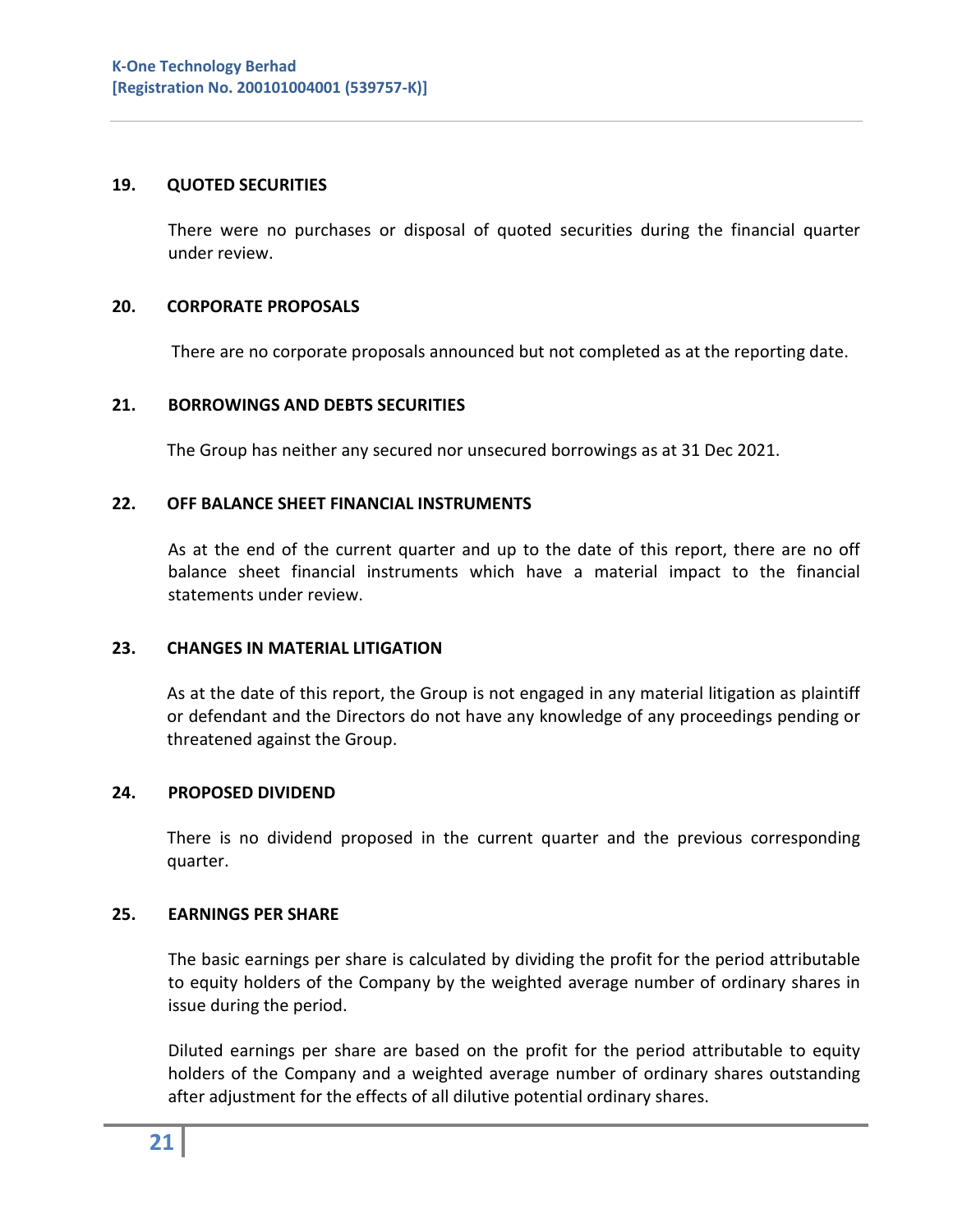# **25. EARNINGS PER SHARE (Cont'd)**

## **(a) Basic earnings per share**

|                                                                  | 3 months ended |            | 12 months ended |            |
|------------------------------------------------------------------|----------------|------------|-----------------|------------|
|                                                                  | 31.12.2021     | 31.12.2020 | 31.12.2021      | 31.12.2020 |
| Loss attributable to equity<br>holders of the parent<br>(RM'000) | (2,810)        | (6,588)    | (2,701)         | (8, 784)   |
| Weighted average number of<br>Ordinary Shares in issue<br>(1000) | 827,027        | 783,067    | 818,622         | 758,852    |
| Loss Per Ordinary Share (sen)                                    | (0.34)         | (0.84)     | (0.33)          | (1.16)     |

## **(b) Diluted earnings per share**

|                                                                           | 3 months ended |            | 12 months ended |            |
|---------------------------------------------------------------------------|----------------|------------|-----------------|------------|
|                                                                           | 31.12.2021     | 31.12.2020 | 31.12.2021      | 31.12.2020 |
| Loss attributable to equity<br>holders of the parent<br>(RM'000)          | (2,810)        | (6,588)    | (2,701)         | (8, 784)   |
| Weighted average number of<br>Ordinary Shares in issue<br>(1000)          | 827,027        | 783,067    | 818,622         | 758,852    |
| <b>Effect of Share Options</b><br>$(1000)*$                               |                |            |                 |            |
| Adjusted weighted average<br>number of Ordinary Shares in<br>issue ('000) | 827,027        | 783,067    | 818,622         | 758,852    |
| <b>Diluted Loss Per Ordinary</b>                                          |                |            |                 |            |
| Share (sen)                                                               | (0.34)         | (0.84)     | (0.33)          | (1.16)     |

\* The potential ordinary shares are anti-dilutive for the financial years ended 31 December 2021 and 2020 respectively.